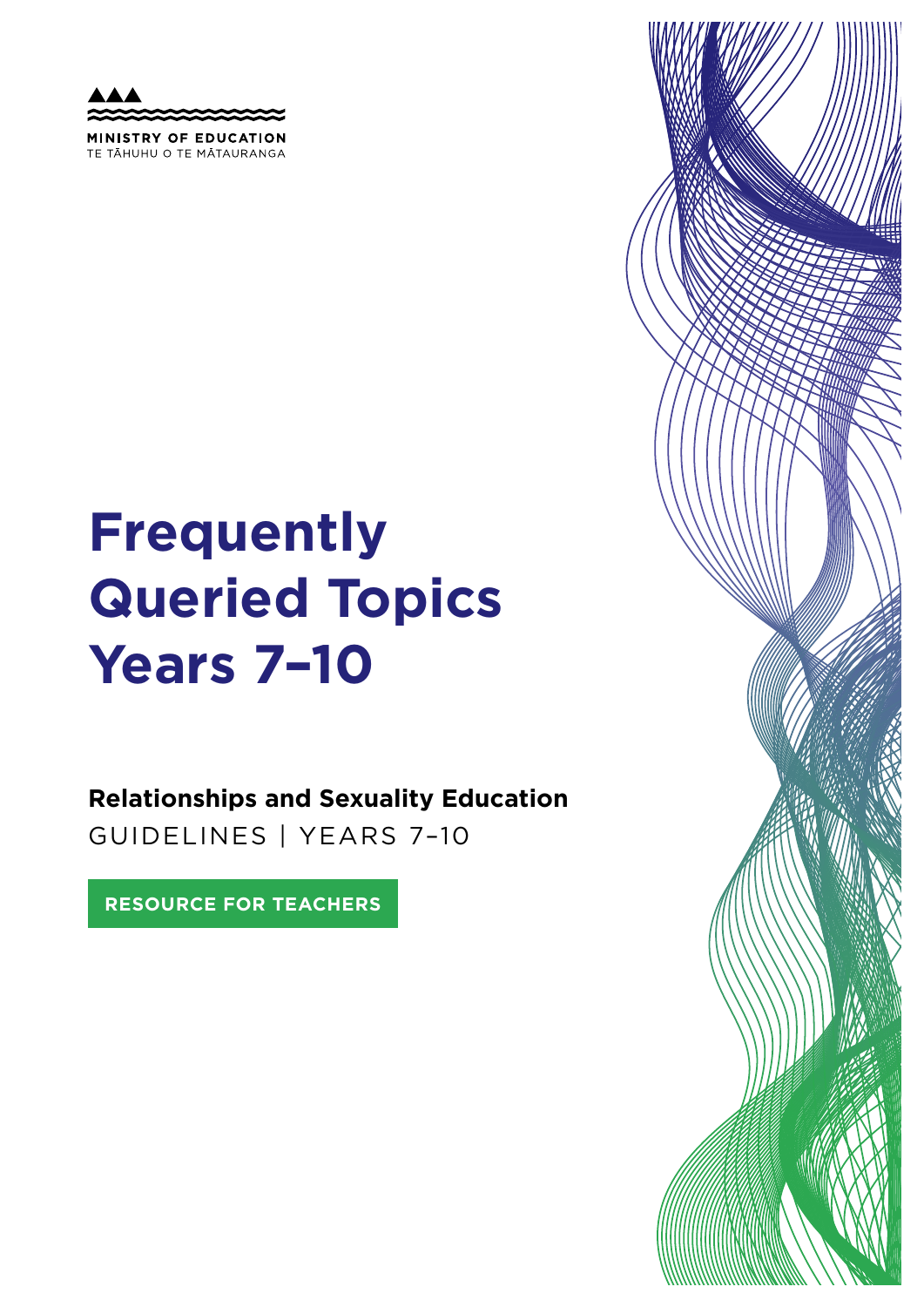## **Contents**

| <b>Legal requirements</b>                                                      | $\overline{\mathbf{3}}$ |
|--------------------------------------------------------------------------------|-------------------------|
| Implementing RSE as a state integrated school                                  | 3                       |
| Legal obligations                                                              | 3                       |
| <b>Consultation</b>                                                            | 4                       |
| Consultation in special character as well as state schools                     | 4                       |
| Culturally sensitive consultation strategies for diverse school communities    | 4                       |
| Parent and whānau meetings                                                     | 5                       |
| Consultation in intermediate schools                                           | 6                       |
| Dealing with objections from the community                                     | 6                       |
| A whole-school approach to RSE                                                 | 8                       |
| Enacting a whole-school approach to RSE                                        | 8                       |
| <b>Teaching RSE</b>                                                            | 9                       |
| Teaching resources for RSE                                                     | 9                       |
| Dealing with teacher discomfort in RSE                                         | 9                       |
| Teacher PLD and up-skilling                                                    | 10                      |
| Answering ākonga questions                                                     | 10                      |
| Topics such as gender identity, sexual orientation, masturbation, pornography  | 11                      |
| Programme ideas for Years 7 and 8                                              | 12                      |
| Structuring Years 9 and 10 RSE                                                 | 13                      |
| Integrated approaches to RSE (across the curriculum)                           | 14                      |
| Students with additional learning needs                                        | 15                      |
| Effective teaching in RSE                                                      | 16                      |
| The need for education around gender identity and diversity                    | 17                      |
| Māori, Pacific and other cultural knowledge in RSE                             | 18                      |
| Balancing time between sexual health learning and learning about relationships | 18                      |
| Single-sex or co-educational RSE                                               | 19                      |
| Learning about safer sex practices                                             | 20                      |
| Introducing learning about pornography                                         | 20                      |
| LGBTQIA+ affirming RSE                                                         | 21                      |
| Assessing RSE                                                                  | 22                      |
| <b>External providers</b>                                                      | 23                      |
| Using external providers in RSE                                                | 23                      |
| Other                                                                          | 24                      |
| RSE guides split into Years 1-8 and Years 9-13                                 | 24                      |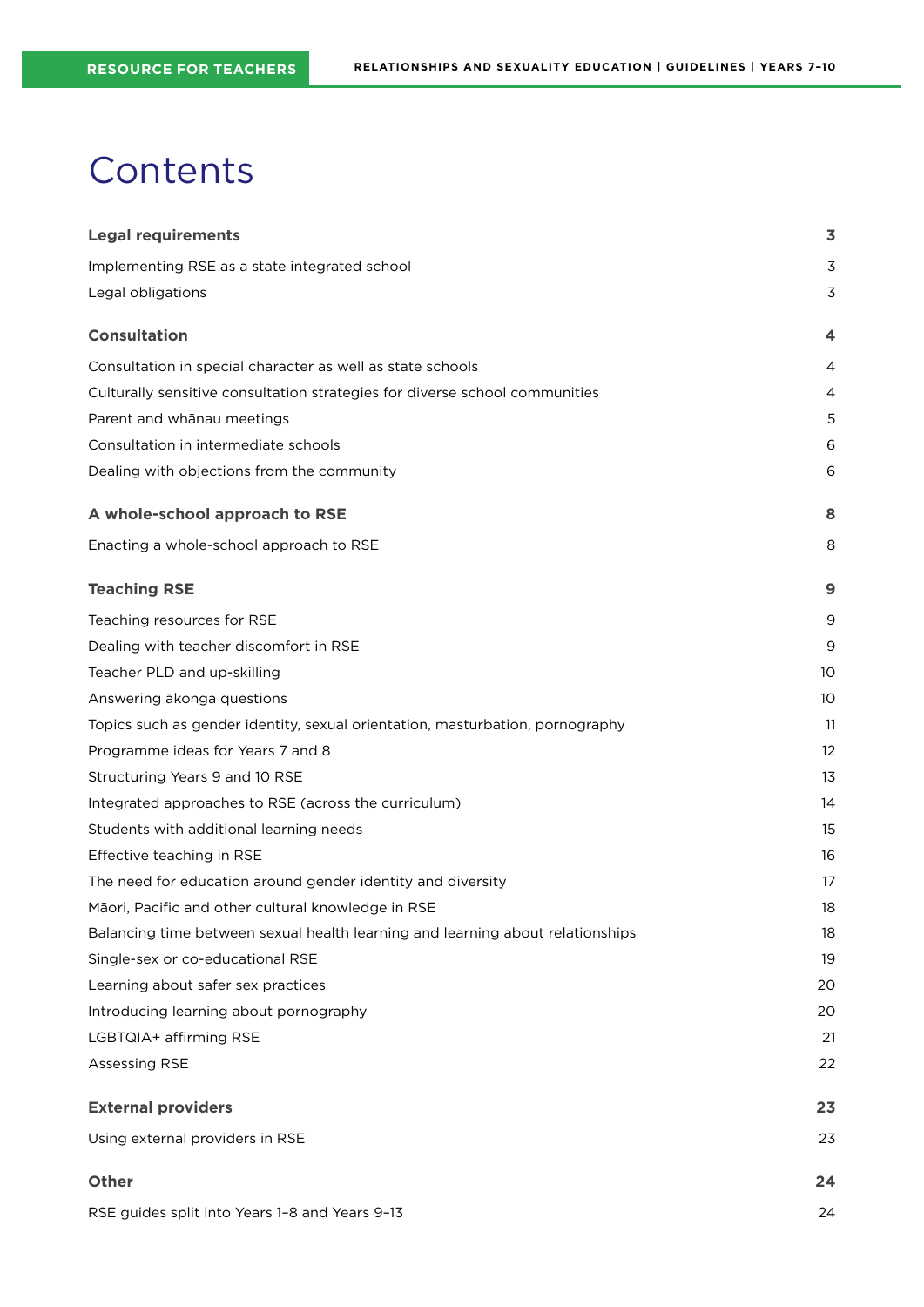## <span id="page-2-0"></span>Legal requirements

### **Implementing RSE as a state integrated school**

The legal requirement to consult with the school's community about the delivery of health education refers to state and state integrated schools. In a state integrated school with a designated special character, how RSE is approached will be guided by the school's values, philosophy and culture, with oversight from the school's board of proprietors.

The *New Zealand Curriculum* is followed in state integrated schools, which means RSE learning will draw from the conceptual framework and achievement objectives in the Health and Physical Education learning area. Key learning, as articulated in the RSE guide, will be selected to reflect the school's values and the school community.

#### **See also**

•  $\quad \qquad \mathbb{R}$  [RSE Guide Section 3 \(pages 30–33\) and Section 4 \(pages 40–43\)](https://hpe.tki.org.nz/guidelines-and-policies/relationships-and-sexuality-education/)

## **Legal obligations**

RSE is situated in the *New Zealand Curriculum* within health education, in the Health and Physical Education learning area. This means that it is mandatory for schools to deliver RSE until the end of year 10. The *New Zealand Curriculum* is a flexible, non-prescribed curriculum. This means that schools are free to use resources and contexts to enact the curriculum in a way that suits their local context. Across years 1–10, ākonga should have the opportunity to experience learning across the key areas of learning (of which "sexuality education" is one) and the achievement objectives that comprise Health and Physical Education. The key learning tables in the RSE guide provide ideas for possible learning at each curriculum level.

Associated legal obligations in relation to RSE include (1) consultation with the community, (2) appropriate response to requests for children to be withdrawn from aspects of sexuality education, and (3) responding to children's questions.

- 1. See the 'consultation' section of this FAQ for more detailed information in this area.
- 2. Schools do not need to seek permission from parents for ākonga to participate in RSE

learning. However, according to the Education and Training Act 2020 (section 51), parents or caregivers may ask the principal in writing for their child to be released from any particular element of sexuality education. The principal must ensure that the student is released from the relevant tuition and the student is supervised during that time. It is good practice to communicate with whānau prior to RSE to let them know that RSE learning is coming up, and the broad nature of that learning. This opens the dialogue for parents to clarify the focus of RSE and raise concerns if needed, and also enables parents to talk with their children about their learning in RSE while it is happening at school.

3. Teachers are legally entitled to respond to any questions ākonga ask in formal RSE programmes or at any time. This includes if a child who was released from aspects of sexuality education is present in the class. See the 'teaching' section of this FAQ for more specific guidance on answering students' questions.

#### **See also**

•  $\sqrt{R}$  RSE Guide Section 3 (pages 30-33), Section 4 (pages 40-43) and Section 5 (pages 44-47)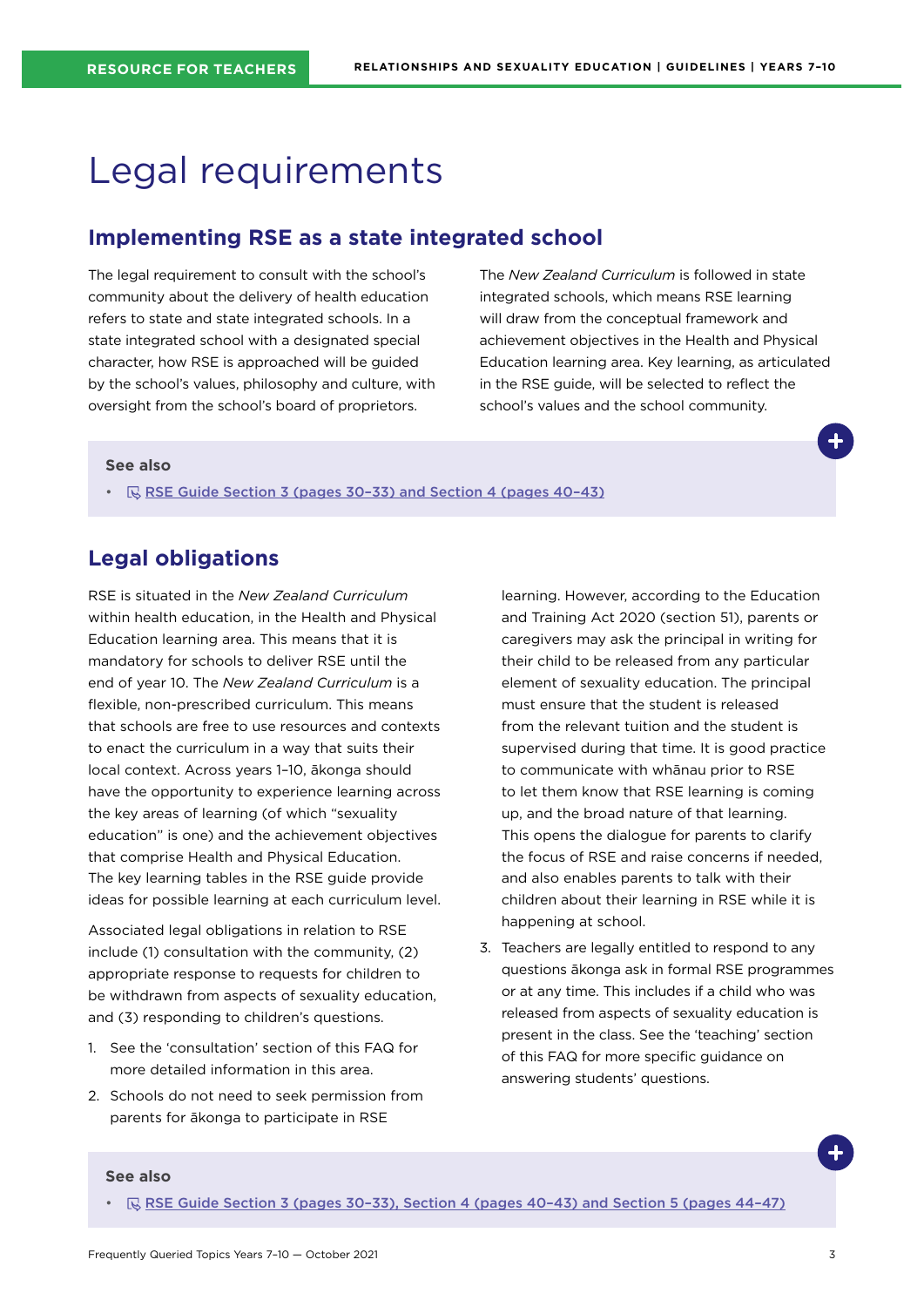## <span id="page-3-0"></span>Consultation

## **Consultation in special character as well as state schools**

There is no set process or format for the community consultation, and we advocate an approach in which you consider how you can best engage with your community at least every two years. The legal requirements are set out by section 91 of the Education and Training Act 2020, which applies to state and state integrated schools:

- The Board of Trustees must, at least once every 2 years, after consulting the school community, adopt a statement on the delivery of the health curriculum.
- The purpose of the consultation is to inform the school community about the content of the health curriculum; and ascertain the wishes of the school community regarding the way in which the health curriculum should be implemented given the views, beliefs, and customs of the members of that community; and determine, in broad terms, the health education needs of the students at the school.
- The board may adopt any method of consultation that it thinks fit to best achieve

the purpose, but it may not adopt a statement on the delivery of the health curriculum until it has prepared the statement in draft, given members of the school community an adequate opportunity to comment on the draft statement, and considered any comments received.

The 'school community' is defined, for a state school, as "the parents of students enrolled at the school". Added to this for a state integrated school is "and the school's proprietors". For both types of school, the school community also includes any other person who the board considers part of the community (e.g. teachers, students, local elders or other community members).

Two main resources that exist to provide a suggested process and approach for the consultation are the RSE guide (Ministry of Education, 2020) and the Tūturu (2020) resource, Community Consultation: Health Education. Both resources provide excellent guidance and ideas for schools.

#### **References**

- Ministry of Education (2020). *Relationships and Sexuality Education a guide for teachers, leaders and boards of trustees* (Year 1-8 and Year 9-13 versions)  $\mathbb{R}$  [RSE Guide](https://hpe.tki.org.nz/guidelines-and-policies/relationships-and-sexuality-education/)
- Tūturu (2020). *Community Consultation: Health Education* <a>
<sub>
Inter</sub>turn Health Consultation

#### **See also**

•  $\mathbb R$  RSE Guide Section 4 (pages 40-43) and Section 5 (pages 44-47)

## **Culturally sensitive consultation strategies for diverse school communities**

There are many ways in which to consult, and different approaches will work for different schools at different times. Schools have found that a range of consultation events, rather than one discrete

event held every two years, can be valuable for collecting whānau, ākonga and others' voice over time. Some specific strategies that have been successful include: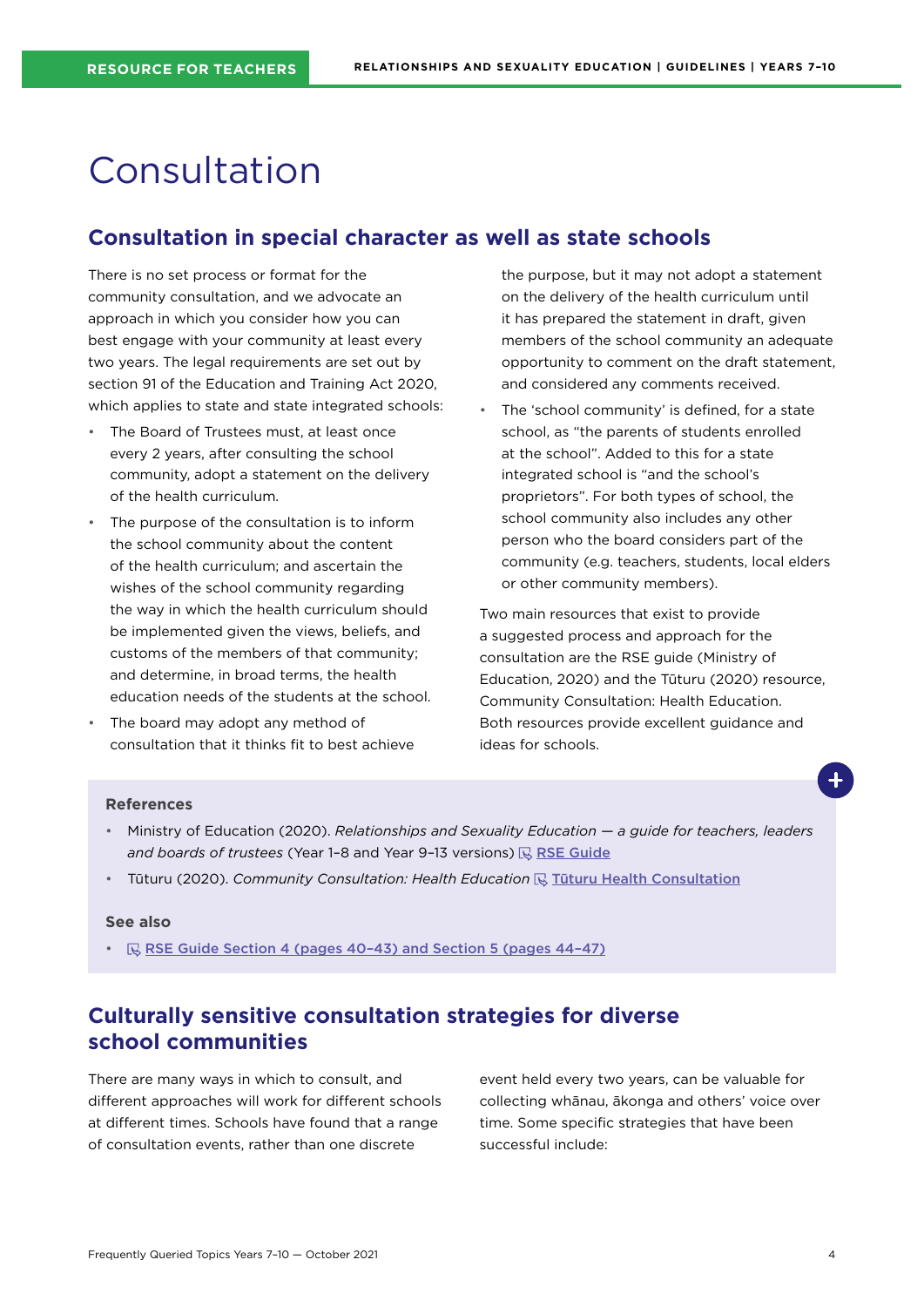- <span id="page-4-0"></span>• Enlisting the support of key people from different cultural groups in the school community to invite others to be involved in the consultation. This may include translating materials into different languages.
- Providing parents, whānau and caregivers with information about health education at the school when new ākonga enrol.
- Combine a consultation meeting with another school event, for example, a working bee,

## **Parent and whānau meetings**

The ideas below could be drawn upon to design a whānau meeting that runs for 90–120 minutes.

- Provide refreshments and a chance for parents, whānau and caregivers to mingle on arrival. You might like to have a question box and pieces of paper available for parents, whānau and caregivers to submit any questions they have. While you speak, another teacher could prepare answers to collected questions that you can give to the group before the end of the meeting.
- Open the meeting in an appropriate manner for the people attending. Will a senior leader(s) or board member(s) attend and welcome parents, whānau and caregivers? How will you greet everyone in an inclusive way? What housekeeping/health and safety information is needed?
- Set the scene briefly with an explanation of why schools need to consult about health education, what you are seeking feedback on, and what outcomes you want from the meeting.
- Provide an overview of health education in the *New Zealand Curriculum* — for example, the way in which the strands and achievement objectives, key areas of learning and the underlying concepts weave together. You may wish to include this  $\mathbb Q$  [video](https://www.youtube.com/watch?v=JwtjAT6iGxE&feature=youtu.be) which includes

school performance, learning conferences, family BBQ.

- Consulting with the community in venues other than on the school grounds. For example, a local church, marae or community centre.
- Including ākonga voice and learning artefacts in the consultation.
- Provide students with a leadership role. For example, helping to design the consultation, speaking at a consultation event, gathering others' voice to feed into the consultation.

whānau, teacher and ākonga perspectives as well as questions that could form a discussion.

- Explain teacher practice in health education  $$ how is health education taught at your school? You may like here to model one or two activities that you use in your RSE or health education programme. This could also be an opportunity to show artefacts of health education learning, or involve ākonga.
- Explain the reason for the topics or units at the school — what factors are considered when planning to meet learning needs of ākonga?
- Introduce the draft delivery statement  $-$  at this point whānau could work in small groups to provide feedback. Page 55 of the  $\mathbb R$  Tuturu resource has a worksheet for this purpose.
- Provide parents, whānau and caregivers with an overview of your health education programme. Again, they could work in small groups to give feedback. Page 56 of the  $\overline{\mathbb{R}}$  Tuturu resource has a worksheet for this purpose.
- Consider how you may include an opportunity for individual feedback to be provided.
- Close the meeting by letting participants know how their feedback will be used, and how the outcome of the consultation will be communicated to them. If you had a question box, answer a selection of questions.

#### **See also**

**RSE Guide Section 5 (pages 44-47)**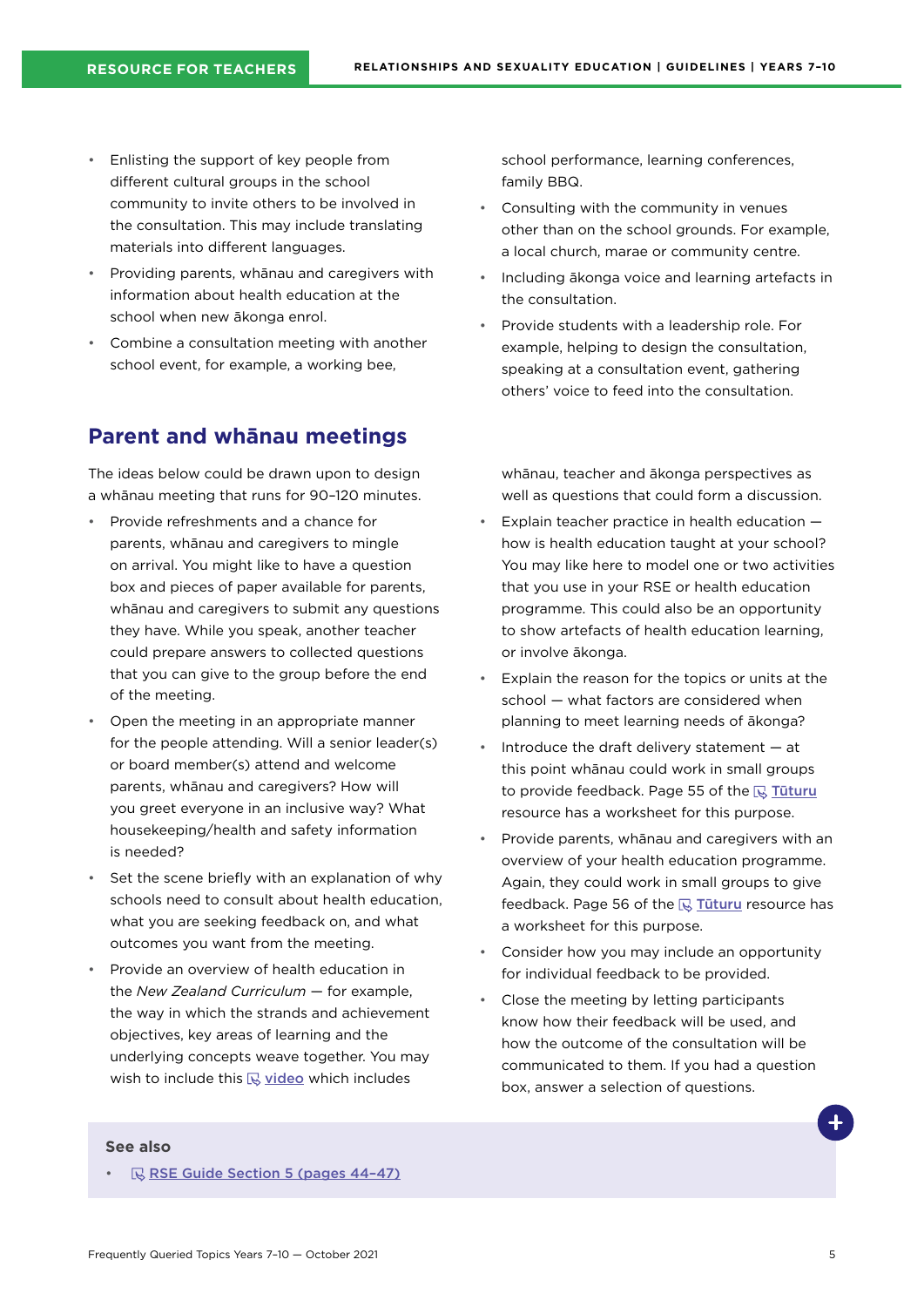## <span id="page-5-0"></span>**Consultation in intermediate schools**

In intermediate schools, where approximately 50% of students leave each year, a range of smaller consultation events, rather than one discrete event held every two years, may be valuable for collecting whānau, ākonga and others' voice over time. As part of this, you may also run information sessions annually around RSE and health education, and/or inform parents by email prior to starting the RSE unit, inviting them to ask questions. Finally, you might also have your RSE teaching and learning resources available for parents to view (e.g. at the school office).

Even though students leave after two years at the school, the wider school community may not change as often — for example, siblings of exstudents may now attend. Having a conversation with (a selection of) primary schools that feed into the intermediate school, and surrounding secondary school(s), would also provide insight for your consultation. Depending on your connections to other primary or secondary schools, you may wish to co-ordinate consultation and work with each other.

#### **See also**

- **RISE Guide Section 5 (pages 44-47)**
- **E** [Video Christchurch South Karamata Intermediate School](https://hpe.tki.org.nz/planning-and-teaching-resources/resource-collections/relationships-and-sexuality-education-guidelines-resource-collection/school-case-studies/)
- $\cdot$   $\quad$   $\mathbb R$  [Tūturu Health Consultation](https://www.tuturu.org.nz/healthconsultation/)

## **Dealing with objections from the community**

Consultations are an opportunity for the community's voice to be heard. The consultation does not require that the community, or those who responded to the consultation, need to agree to the delivery statement, nor specific topics covered in your health education programme. Teachers should modify what and how they teach to meet the needs of learners in their classes. This means that any specific topic within RSE needs to be assessed for suitability with every group of learners. The RSE guide does, however, stress the importance of including a wide range of topics, such as gender identity and diversity, in programmes of learning.

Some possible ways to respond to the school community when objections are raised to specific topics in your health education and RSE programme include:

• Ensuring that a wide range of voices will be heard during the consultation period — from past experience, is it a vocal few who respond to your request for feedback? What might you be able to do differently to ensure more diverse voices?

- Seeking clarification from those who contributed to the consultation — what exactly are they concerned about? Are there any misunderstandings that can be resolved?
- Drawing upon local expertise to support you. This may include experts who can discuss the concerns with the community members directly, or who can support you to have those conversations.
- Using laws, educational policy and guidance to reinforce your position, including the messages in the RSE guide. Some other pertinent documents are:
	- ° Our Code, Our Standards: Teachers have a responsibility that includes commitment to the teaching profession and commitment to learners, family and whānau, and society. The standards for the teaching profession also discuss the importance of teachers planning for and providing high-quality and responsive learning for all students.
	- ° The *New Zealand Curriculum* sets the direction for student learning in all state and state integrated schools. The vision,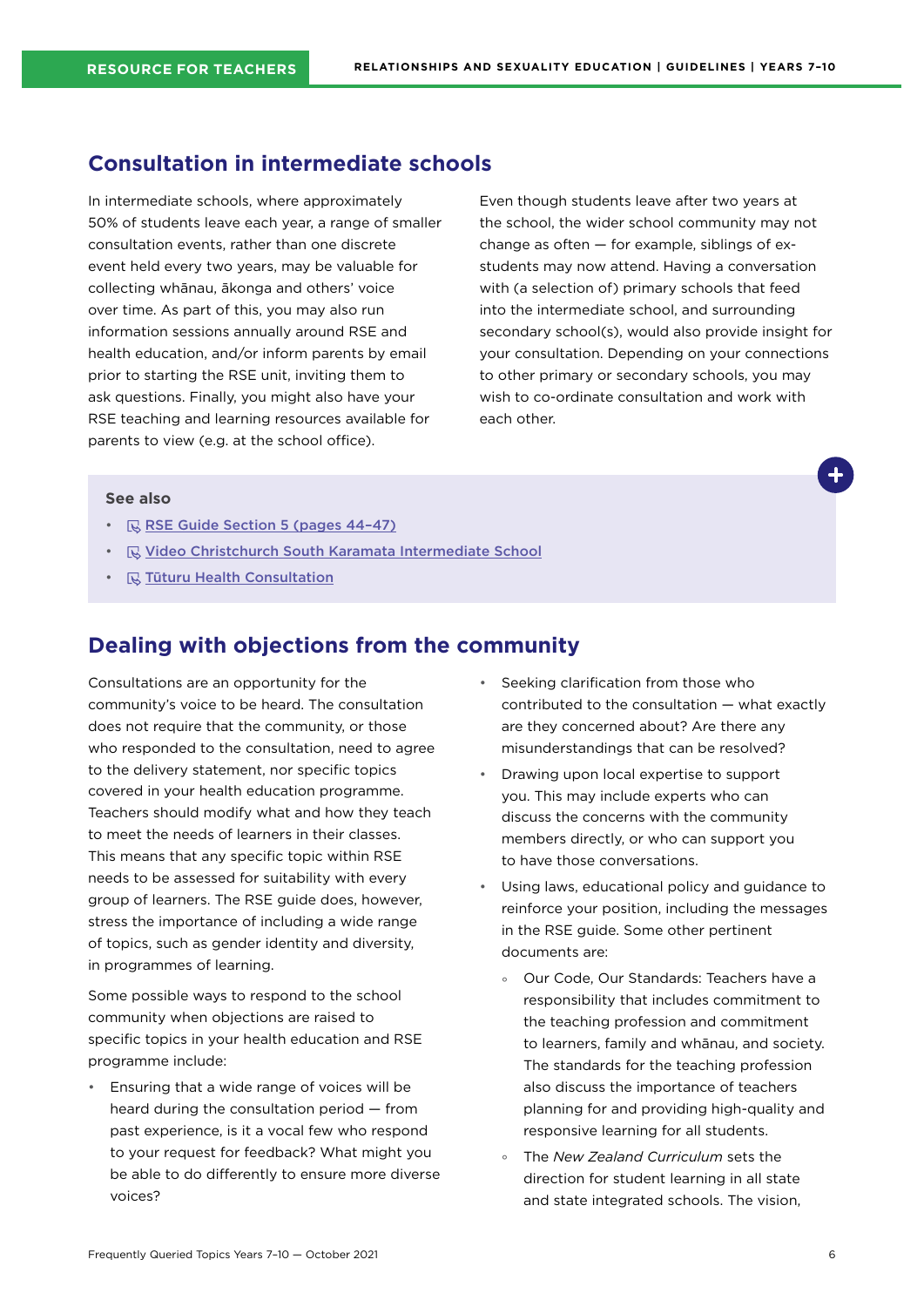principles, values and key competencies, as well as the features of the HPE learning area re-affirm the importance of high-quality, inclusive and broad learning experiences for all ākonga.

- ° The UN Convention on the Rights of the Child (of which Aotearoa New Zealand is a signatory), which states that children's rights and culture are to be respected and they will have opportunities to achieve their full potential in education settings. See  $\mathbb Q$  [articles 28 and 29](https://www.ohchr.org/en/professionalinterest/pages/crc.aspx) in particular.
- ° Culturally responsive and inclusive practices encompass the need for learners' realities to be reflected in their RSE learning.
- ° InsideOUT's resources, developed with the support of the Ministry of Education, provide guidance in relation to gender identity and diversity in the classroom and wider school.

Finally, ensure that parents/legal guardians understand they have a right to withdraw their child from aspects of the RSE programme (see 'legal requirements' in this FAQ above).

- $\mathbb R$  RSE Guide Section 4 (page 43) and Section 5 (pages 44-47)
- $\mathbb Q$  [Tūturu Health Consultation](https://www.tuturu.org.nz/healthconsultation/)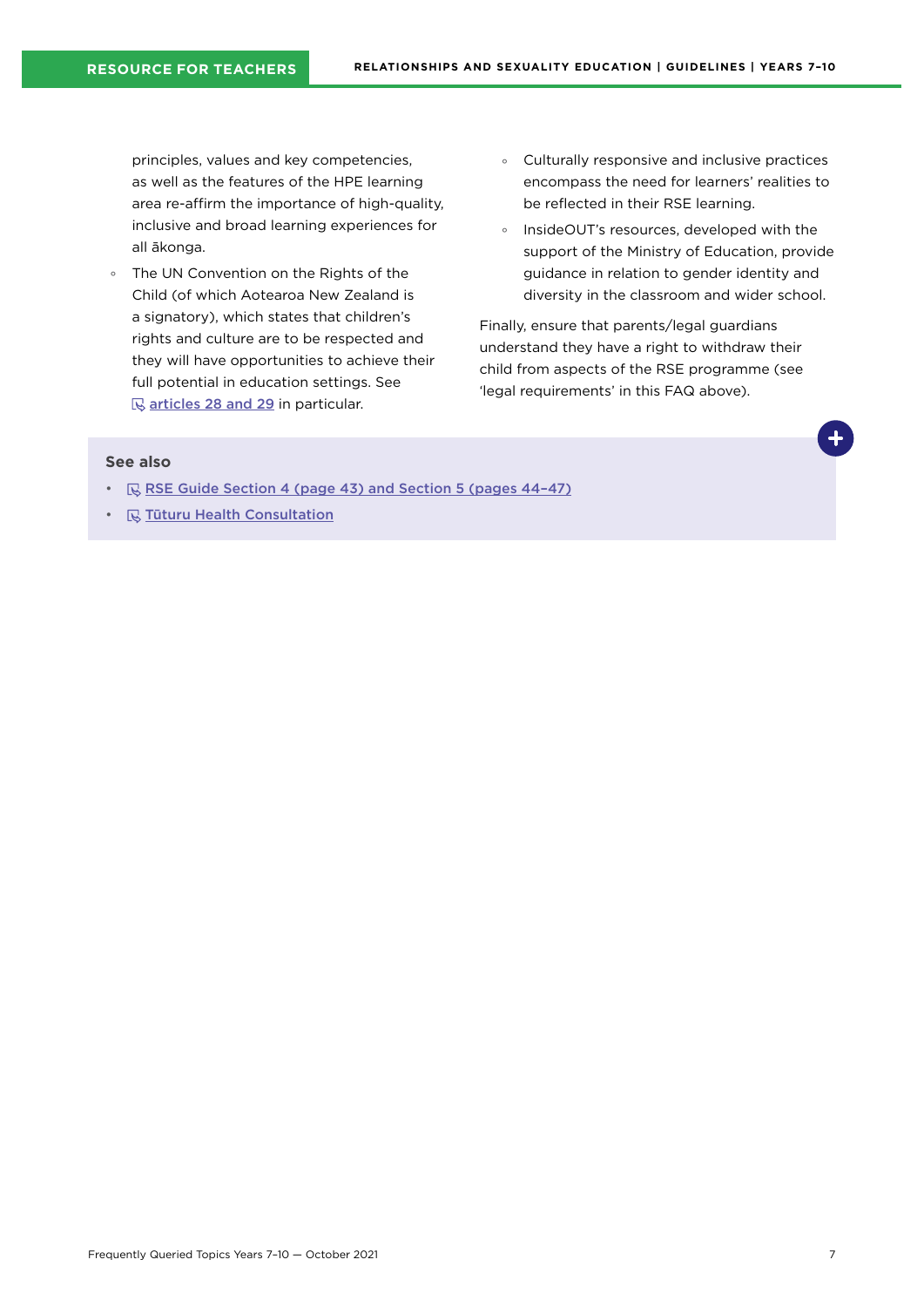## <span id="page-7-0"></span>A whole-school approach to RSE

## **Enacting a whole-school approach to RSE**

A useful visual to outline what is meant by a whole-school approach (WSA) in RSE is on page 16 of the RSE guide. This shows how the wider school culture, environment and culture surround RSE teaching and learning as part of health education in the *New Zealand Curriculum*. Expanding on the diagram, another useful way to understand a WSA is the table on page 17 of the RSE guide. Here, knowledge is drawn from the Health Promoting Schools approach to distinguish three dimensions of school life, each of which can be connected to areas relevant to relationships and sexuality. Below, we illustrate how these three dimensions could connect to RSE issues.

- 1. Ethos and environment
	- ° Policies connected to relationships and sexuality issues, such as diversity and inclusion, bullying, harmful digital communications, school uniforms.
	- A culture of inclusion that addresses bullying and values diversity. Emotional and physical safety are paramount (as per  $\overline{\mathbb{Q}}$  [NELP objective 1,](https://www.education.govt.nz/assets/Documents/NELP-TES-documents/FULL-NELP-2020.pdf) priority 1), as is non-discrimination (as per the **R**[Human Rights Act](https://www.hrc.co.nz/your-rights/human-rights-legislation-new-zealand/)).
	- ° The school's charter (mission, vision and values; aims, targets and actions).
	- ° Leadership practices that foster openness, inclusion and student leadership.
	- ° A safe and accessible physical environment for all ākonga, to uphold their rights and mana.
- ° Management systems to address arising issues of bullying and other unsafe behaviours.
- ° Support systems that enable equitable access to healthcare, such as nurses and counsellors.
- 2. Curriculum, teaching and learning
	- ° Dedicated curriculum time for RSE and health education.
	- ° Support for teacher professional development. This may include off-site courses for RSE or health education-related conferences, whole-staff in-school sessions run by a member of staff or a provider from (for example) Family Planning, teacher release time for connecting with colleagues in local schools, in-school observations of other teachers teaching RSE.
- 3. Community connections
	- ° Partnerships with a range of community members, including families, whānau, hapu, iwi and community organisations with whom the school has (or wants to develop) a relationship.
	- ° Strengthening on-going consultation with the school community, including regular health education consultation (see above section of the FAQs) and other opportunities for knowledge sharing and communication in the area of RSE.

- $\mathbb R$  RSE Guide Section 2 (pages 16-23)
- **W** [Video Beckenham Te Kura o Pūroto](https://hpe.tki.org.nz/planning-and-teaching-resources/resource-collections/relationships-and-sexuality-education-guidelines-resource-collection/school-case-studies/)
- **R** [The Ministry of Education's Inclusive Education Guides](https://www.inclusive.tki.org.nz/)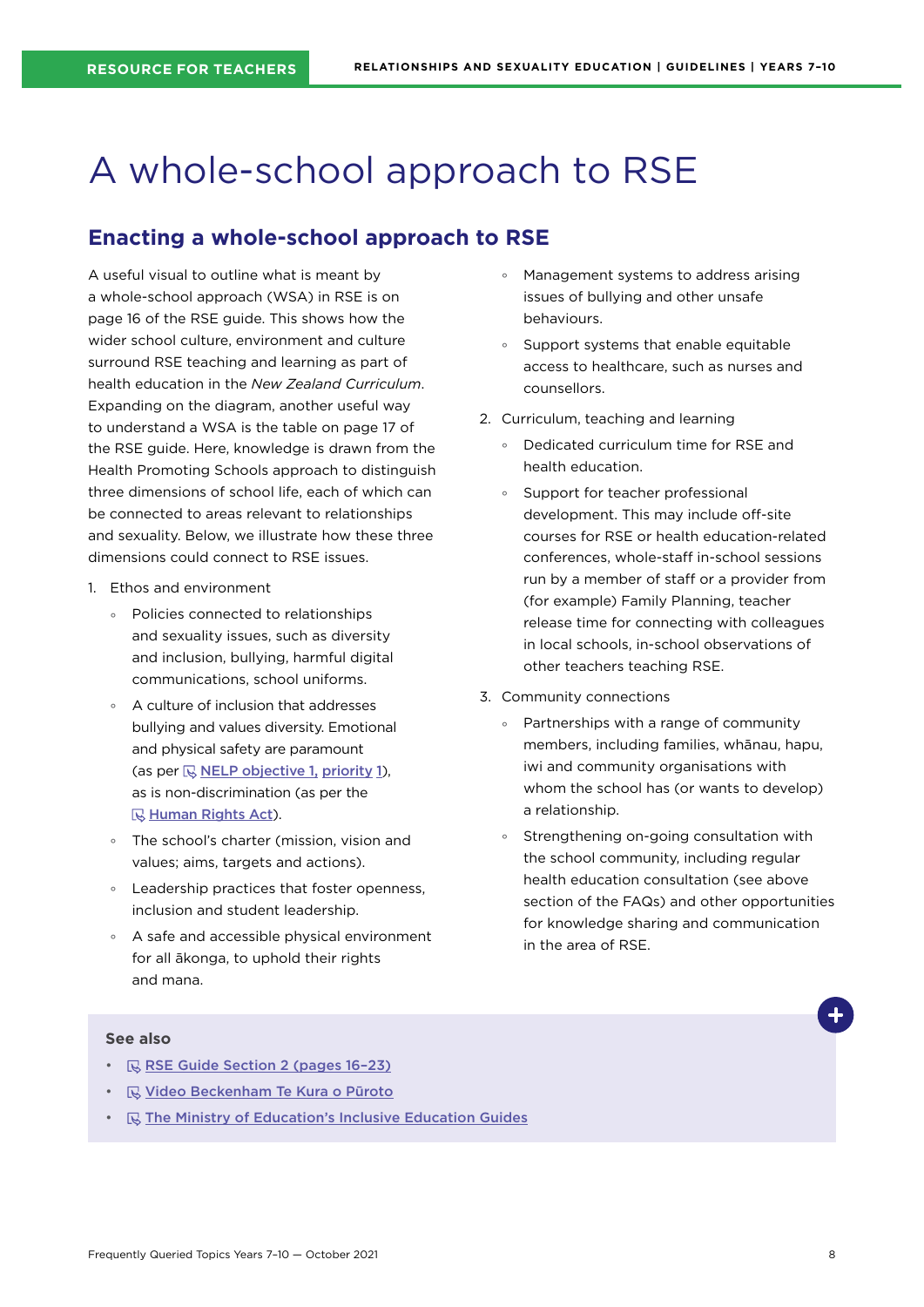## <span id="page-8-0"></span>Teaching RSE

## **Teaching resources for RSE**

The Ministry of Education published two 'Curriculum in Action' resources in 2017: Sexuality Education Levels 1–2 and Sexuality Education Levels 3–4. While written to align with the previous 2015 version of the RSE guide, these resources provide a range of curriculum-linked teaching and learning activities and lesson plans across a range

of RSE contexts. Another Aotearoa New Zealand resource is Family Planning's series of teaching resources. These resources provide an effective starting point for planning RSE teaching and learning programmes. We recommend using such resources as just this as a starting point from which other content and ideas can be incorporated.

#### **See also**

•  $\mathbb R$  The Curriculum in Action: Sexuality Education for levels 1-4

### **Dealing with teacher discomfort in RSE**

There are several policy-level considerations and guidance documents that exist, which support a broad approach to RSE that meets learners' diverse learning needs. This means that, in practice, teachers who teach RSE need to not shy away from covering topics that may challenge them personally. It is important for students to see adults model that it is OK to talk about relationship and sexuality-related topics, and that a non-biased, non-judgemental, open and respectful approach is needed for RSE. Some pertinent documents are:

- Our Code, Our Standards: Teachers have a responsibility that includes commitment to the teaching profession and commitment to learners, family and whānau, and society. The standards for the teaching profession also discuss the importance of teachers planning for and providing high-quality and responsive learning for all students.
- The *New Zealand Curriculum* sets the direction for student learning in all state and state integrated schools. The vision, principles, values and key competencies, as well as the features of

the HPE learning area re-affirm the importance of high-quality, inclusive and broad learning experiences for all ākonga.

- $\mathbb R$  [NELP objective 1, priority 1](https://www.education.govt.nz/assets/Documents/NELP-TES-documents/FULL-NELP-2020.pdf) cements the need for a safe physical and emotional environment for learners.
- The UN Convention on the Rights of the Child (of which Aotearoa is a signatory), which states that children's rights and culture are to be respected and they will have opportunities to achieve their full potential in education settings. See  $\mathbb Q$  [articles 28 and 29](https://www.ohchr.org/en/professionalinterest/pages/crc.aspx) in particular.
- Culturally responsive and inclusive practices encompass the need for learners' realities to be reflected in their RSE learning.

It may also be useful for teachers to support each other (or seek extra support from others) if neededto reflect upon teaching practice in relation to feeling uncomfortable or being in conflict with their own values, attitudes and beliefs. This will help teachers to think critically about the questions and responses they are providing in class when these feelings arise.

#### **See also**

•  $\mathbb R$  RSE Guide Section 2 (pages 19-21)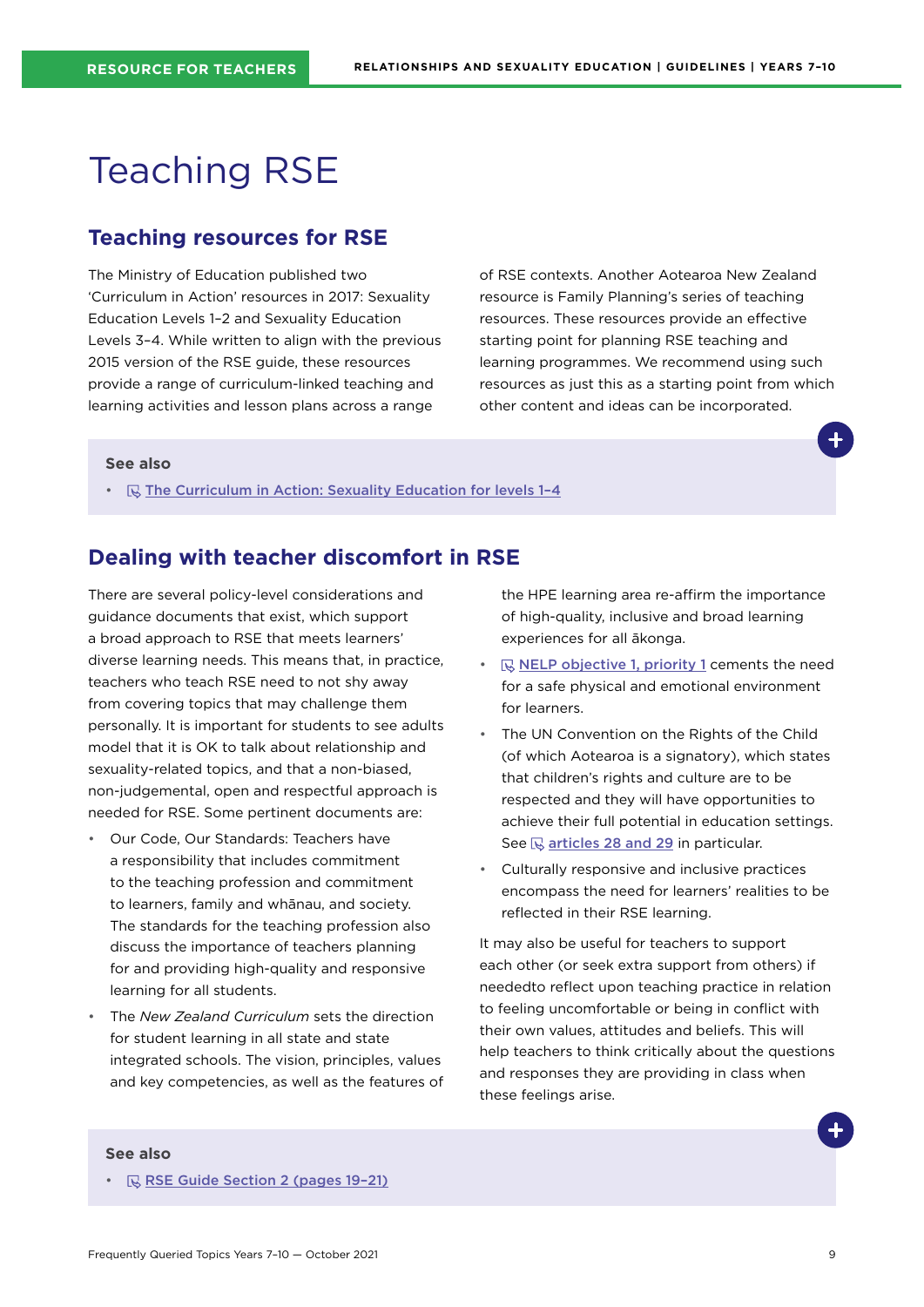### <span id="page-9-0"></span>**Teacher PLD and up-skilling**

There are many ways in which teachers can develop confidence in planning for, and teaching, RSE. Because of the diversity of communities, the fast rate of social change, and the need to keep up to date with best practice, professional learning and development (PLD) should be on-going. Teachers can access support and PLD to inform their practice in RSE in various shapes and forms. It is important to recognise that, in a fast-changing area such as RSE, teachers should not be expected to be an 'expert' in all areas related to teaching RSE. But it is valuable to know where to go for support, whether that be information online, or from organisations that work in the field. The following might help you to think about how and where to access PLD:

• Can you establish or build upon connections with other local teachers, perhaps including those who teach RSE in a nearby school?

- What courses are available locally or online that you could access?
- How can you access external expertise to come into the school to empower teachers to plan and teach RSE, and how can this be done in partnership and in a sustainable way?
- How can teachers in the school support each other?
- What communities of practice exist online or offline that you can tap into for support?
- How can you make time for teachers to collaboratively plan programmes that connect to messages in the RSE guide and are responsive in our context?
- How can we collect and act upon student voice to inform our planning and teaching?

#### **See also**

- $\mathbb R$  RSE Guide Section 3 (pages 24-29; pages 34-38)
- **E** [Effective Pedagogy in RSE](https://hpe.tki.org.nz/planning-and-teaching-resources/resource-collections/relationships-and-sexuality-education-guidelines-resource-collection/)
- $\mathbb R$  The Curriculum in Action: Sexuality Education for levels 1-4
- **B** Videos: Gilberthorpe Primary, Christchurch South Karamata Intermediate School [and Beckenham Te Kura o Pūroto](https://hpe.tki.org.nz/planning-and-teaching-resources/resource-collections/relationships-and-sexuality-education-guidelines-resource-collection/school-case-studies/)
- $\cdot$   $\quad$   $\mathbb{R}$  [Family Planning](https://www.familyplanning.org.nz/)
- *<u>R</u>* [Inside Out](http://insideout.org.nz/)
- **R** [Te Whāriki Takapou](https://tewhariki.org.nz/)
- $\mathbb Q$  [The Village Collective](https://www.villagecollective.org.nz/)
- $\cdot$  **[NZHEA](https://healtheducation.org.nz)**

## **Answering ākonga questions**

You could be asked any question at any time while teaching and for a number of reasons. Sometimes students may be testing the water with you or seeking attention from peers, but most often there will be a genuine desire to learn. You need to be prepared for questions on a wide variety of topics, and legally you are entitled to answer any question a student asks you.

But before you answer, it's important that you have knowledge about these topics. A question box gives you time to consider your response, so this method means you are less likely to be put on the spot. It is important that you feel confident and comfortable with teaching RSE, including responding to questions, so seek support from your colleagues if needed.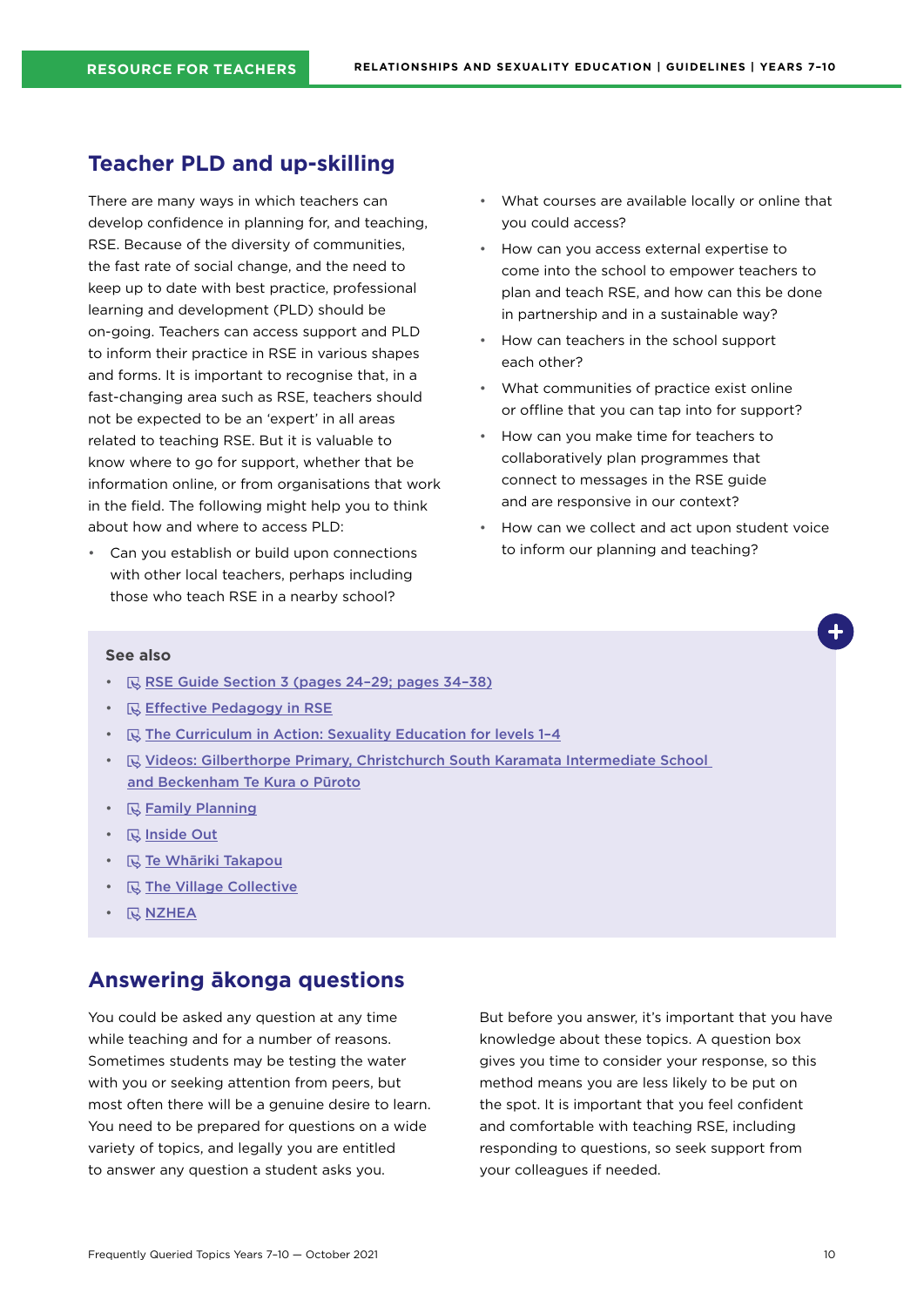<span id="page-10-0"></span>If you decide that you will not answer a question from the question box, give students a reason. You could say, "This question asks … but I am not going to answer it because …" or, "This question is directed to me personally. I won't be answering from my own experience. But some people believe … and others feel …"

For help-seeking and disclosure-type questions, ensure you are familiar with your school's child protection policy and procedures. You should also be familiar with school and community support services for young people and recommend these to encourage help-seeking behaviour from students.

Students will ask you spontaneous questions during the learning opportunities. Here are some guidelines for responding:

- Keep your expression neutral  $-$  don't show any offence, disapproval or discomfort at the question.
- It's OK to acknowledge to students that while sexuality is normal, some people find it uncomfortable and difficult to talk about. You can acknowledge that there are not always easy or straightforward answers and that it's OK to wonder about it and ask questions.
- Answer immediately if the question is simple and you know the answer.
- If you are not sure whether you have understood the question correctly, ask a clarifying question before responding.
- If you don't know the answer or are uncomfortable answering straight away, tell the class that you will check it out and get back to them the next day. Make sure you keep your word.
- Be honest but do not answer personal questions that relate to you specifically. Use wording such as, "Some people think/do … and others …" or, "What do others think?"
- If the question is too personal, clearly state that you won't be answering it.
- If the question is very specific to the student, consider whether the whole class needs to hear the answer. It may be better discussed individually.
- If you feel very uncomfortable about answering a question, you may want to refer the student to someone else or arrange for someone to come in to talk to the class and answer the question.
- If a student's question communicates offensive or discriminatory messages, you will need to deal with this sensitively, by making clear to the class at the time the inappropriateness of the question. This might mean leaving alone the details of the question  $-$  and its answer  $-$  in the moment, but coming back to it with a more considered response.

## **Topics such as gender identity, sexual orientation, masturbation, pornography**

Following on from topics relating to the question box above, students' questions in class or conversations ākonga are having can help guide your planning in this area. Ideas relating to relationships and sexuality flow freely in our digital society, and young people hear and talk about a lot of complex topics. In terms of specific terms relating to sexuality that students may want to discuss, the glossary in the RSE guide (page 48–50) provides useful definitions of terms (note that there are other meanings of some of these terms and these are not eliminated). If students are raising questions or issues in what you deem to be sensitive areas, some useful tips can be to:

- Ask the student(s) what they mean by ... in order to clarify what they are asking or want to know about. Often this might involve correcting misunderstandings about terms, or (respectfully) challenging some views that could be discriminatory, insensitive or damaging to relationships.
- Frame the learning using the conceptual framework of Health and Physical Education — for example, connections to wellbeing, or attitudes and values that promote wellbeing. Also, encourage critical thinking rather than just conveying facts and information — for example, by using scenarios with questions to explore the issue.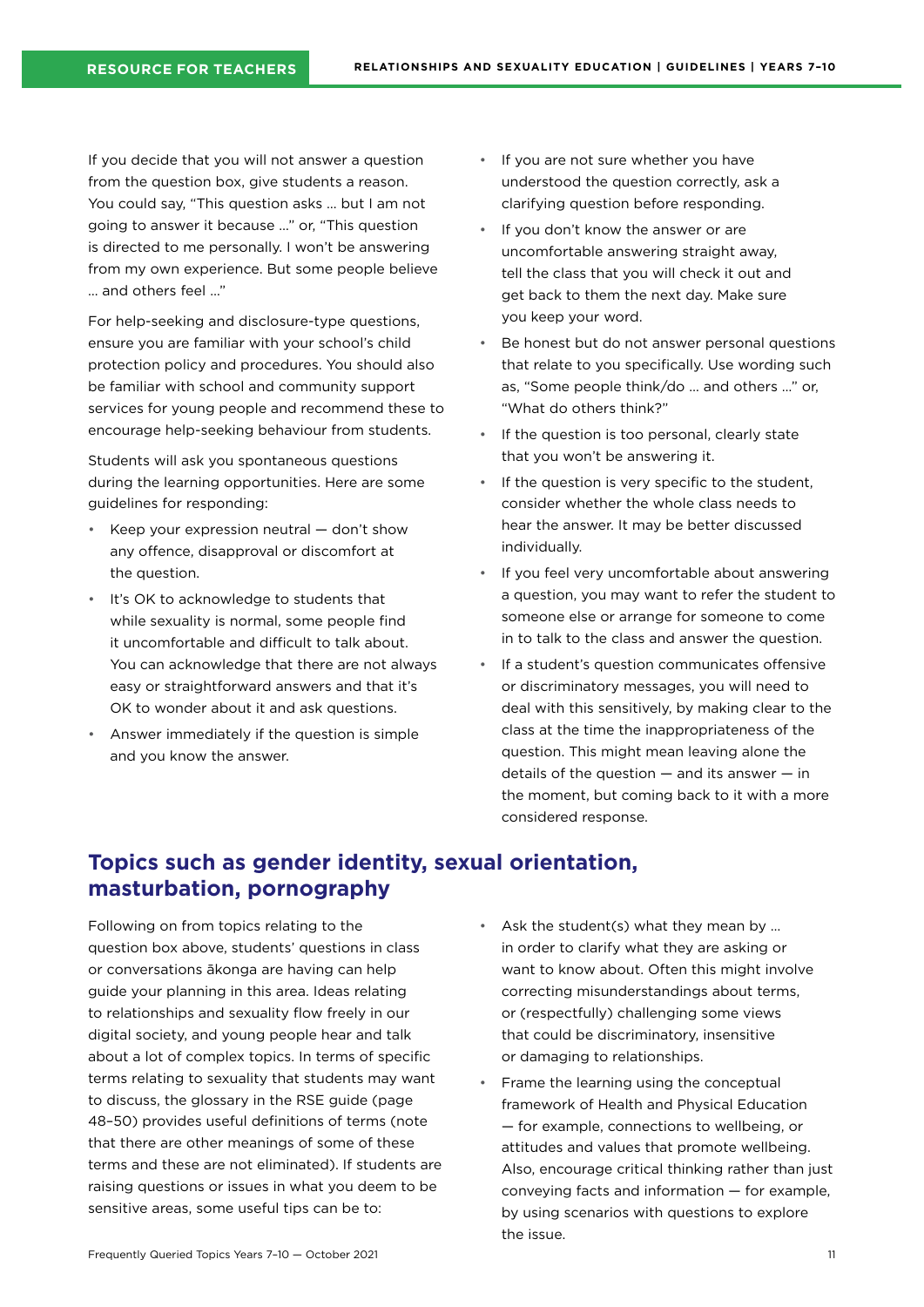- <span id="page-11-0"></span>• You know your learners best, so be guided by where they are at developmentally and in terms of their learning needs.
- Seek support from someone else in the school if needed.
- Keep the conversation open with parents, whānau and caregivers about the RSE learning that is happening. You might share information about particular lessons or provide prompts or questions to facilitate conversations at home.

#### **See also**

•  $\mathbb R$  [RSE Guide section 1 \(page 12\)](https://hpe.tki.org.nz/guidelines-and-policies/relationships-and-sexuality-education/)

### **Programme ideas for Years 7 and 8**

Following on from the above two FAQs, be guided by your learners' (learning) needs. What have they expressed interest in learning about? What gaps in their knowledge and understanding exist if you were to look at the curriculum levels 3 and 4 key learning tables in the RSE guide (pages 32–33)? What should they understand, know, and be able to do by the end of year 8? Many schools incorporate aspects of Family Planning's 'S ['Navigating the Journey'](https://www.familyplanning.org.nz/catalog/resources/primaryintermediate-teaching-resources) resource, which provides an effective starting point for planning RSE programmes in primary and intermediate schools. Resources such as this can be used as a starting point from which other content and ideas can be incorporated. Two examples of successful programmes are:

• The Year 7 & 8 syndicate reflected that their previous focus for RSE on pubertal change and changing relationships was no longer meeting the needs of the learners, and aspects of this were added into the Year 5 & 6 RSE learning programme. This opened opportunities to explore topics of interest to the students, which — after asking them — included social media and relationships, LGBTQI+ rights and issues, and

skills for enhancing friendships and relationships. A range of pedagogical tools were used across the unit to explore these issues in a way that promoted discussion and critical thinking.

• A teacher wanted to focus on building students' skills in advocacy and taking action in relation to an issue of interest and need in the school community. Following an inquiry learning cycle, students identified a range of genderrelated norms — and from these — issues that could be addressed through taking action. The issue chosen was gender-based differences in physical activity opportunities. Students in the class were divided into groups with different tasks to complete — e.g. researching the issue, writing a letter to the principal, writing and conducting a short survey, getting advice from an expert on the issue. This culminated in the students developing a visual display and a presentation attended by a number of community members working in the field of young people, sport and recreation (as well as teachers, school leaders and parents). Learning here also incorporated the English learning area.

- $\mathbb R$  RSE Guide Section 3 (page 26; pages 32-33)
- $\quad \mathbb{R}$  The Curriculum in Action: Sexuality Education for levels 1-4
- **B** [Effective Pedagogy in RSE](https://hpe.tki.org.nz/planning-and-teaching-resources/resource-collections/relationships-and-sexuality-education-guidelines-resource-collection/)
- [Videos: Christchurch South Karamata Intermediate School and Beckenham](https://hpe.tki.org.nz/planning-and-teaching-resources/resource-collections/relationships-and-sexuality-education-guidelines-resource-collection/school-case-studies/) Te Kura o Pūroto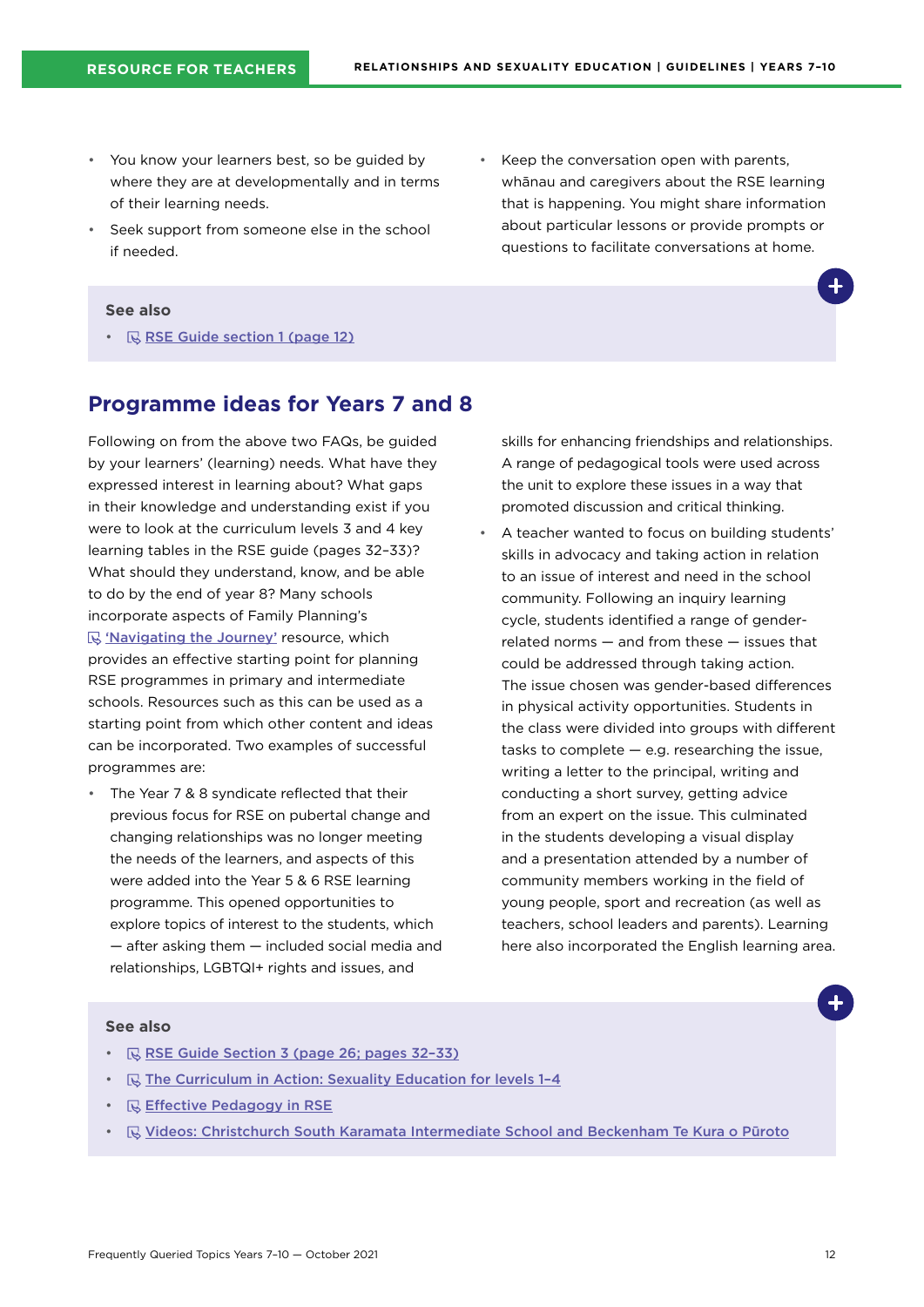### <span id="page-12-0"></span>**Structuring Years 9 and 10 RSE**

The way in which RSE is organised and what is covered in Years 9 & 10 will be guided by your timetable and your learners' needs, respectively. The RSE guide draws on ERO (2007) to recommend 12-15 hours of RSE per year. Given that this is only one key area of learning typically covered in health education (others being mental health, body care and physical safety and food and nutrition), the following planning questions might be helpful for you to make the most of health education time to provide a thorough and responsive RSE programme:

- What knowledge, understanding and skills do learners bring with them into year 9? What have their experiences of RSE been, and what do they report as wanting to know?
- How closely does your current programme align with the learning outcomes in the key charts of the RSE guide (page 35 for curriculum level 4 and page 36 for curriculum level 5)?
- Has pubertal change already been well covered, and something you can spend a lot less time on than you might have in the past?
- Would it be appropriate for year 9 RSE to have more of a focus on friendships and relationships, and start to delve into some more hard-hitting sexuality topics and then build upon these in year 10?
- Given that most learners do not go on to study health education past year 10, what knowledge, understanding and skills do you want them to leave with when they finish year 10? And then, what opportunities exist for weaving some RSE into senior secondary that are not tied to NCEA?
- Does your community consultation evidence (which should include student voice) give you any evidence to support your planning?
- If your time to teach health education, and RSE, in Years 9 & 10 is limited (which is the case for most teachers), how can you combine learning contexts in a clever way? For example, relationships are central to RSE, alcohol issues can be connected to consent and communication, gender diversity is connected to safety in the school – can you draw on a range of contexts and weave this together to create meaningful learning in RSE across more than just the annual 'unit on sexuality'?

Finally, we recommend connecting with colleagues in local schools and with other teachers of RSE and health education to both share practice and learn from each other.

- **[Effective Pedagogy in RSE](https://hpe.tki.org.nz/planning-and-teaching-resources/resource-collections/relationships-and-sexuality-education-guidelines-resource-collection/)**
- $\cdot$   $\mathbb R$  [Video Hornby High School](https://hpe.tki.org.nz/planning-and-teaching-resources/resource-collections/relationships-and-sexuality-education-guidelines-resource-collection/school-case-studies/)
- $\mathbb R$  [RSE Guide Section 3 \(pages 28-30; pages 34-36\)](https://hpe.tki.org.nz/guidelines-and-policies/relationships-and-sexuality-education/)
- $\mathbb{R}$  [Mental Health Education and Hauora: Teaching interpersonal skills, resilience and wellbeing](https://healtheducation.org.nz/resources/mental-health-education/)
- $\mathbb R$  [Health Education Resources](https://healtheducation.org.nz/resources/) A range of teaching and learning resources across mental health education, alcohol and drug education, and Pacific contexts in health education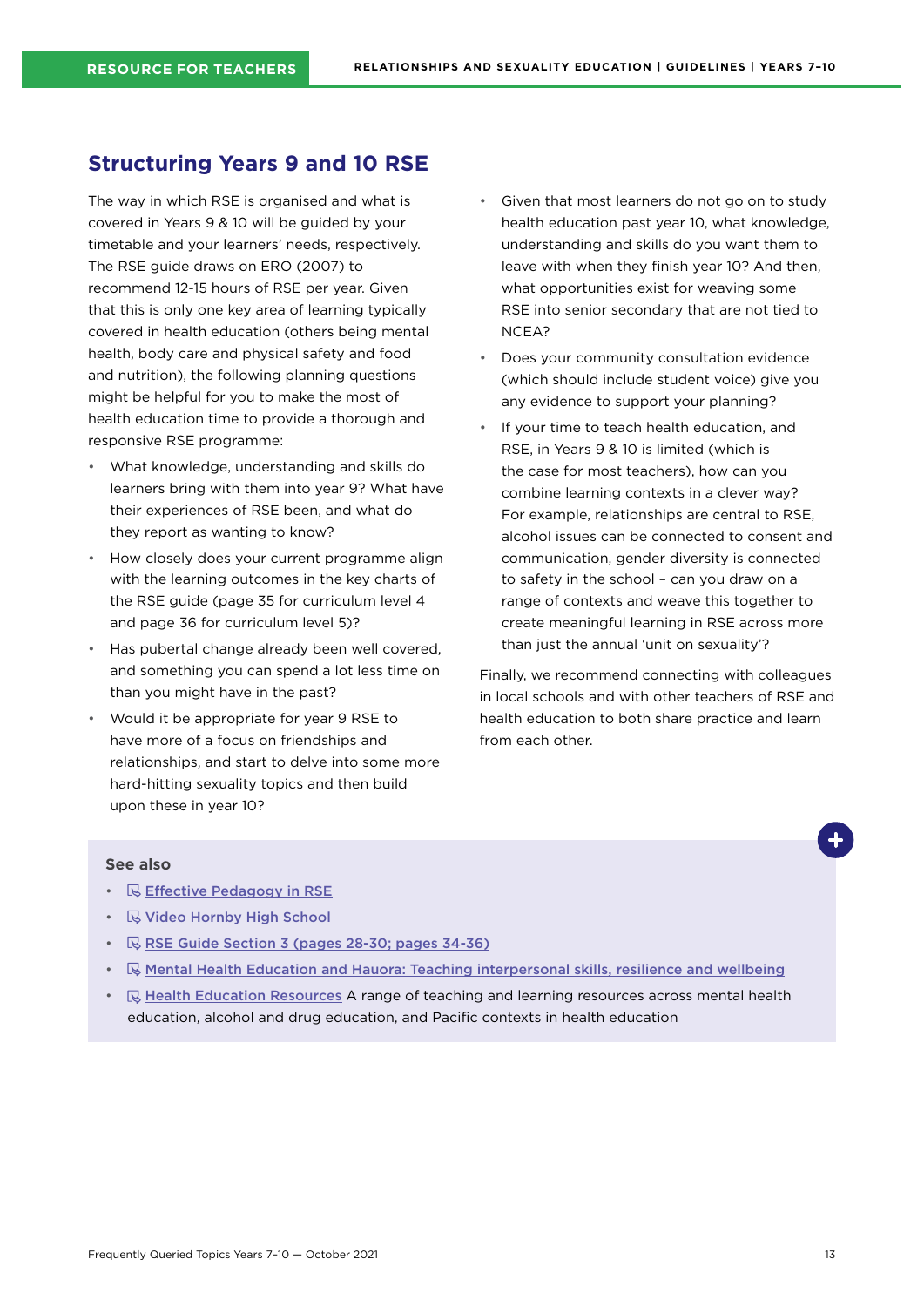## <span id="page-13-0"></span>**Integrated approaches to RSE (across the curriculum)**

Relationships and sexuality are ubiquitous topics that are central to our human lives. As such, it is likely that RSE-related learning can be connected to a wide range of contexts across different learning areas in the New Zealand Curriculum. Research on teachers' experiences of curriculum integration reveals both challenges and possibilities associated with integration (McPhail, 2018; NZCER, 2019). Curriculum integration is often approached in a whole-school context, so you may need to be guided by your school's approach in this area, but some general questions for you to consider when planning are:

- Consider pedagogy to be enacted for the integration – if student-led or project-based learning, how is this balanced with the need to develop disciplinary knowledge across both subjects?
- How can you ensure that RSE material is approached ethically and sensitively (i.e. in accordance with the health education statement in the New Zealand Curriculum)?
- What roles will teachers have in planning and teaching in order to ensure that disciplinary knowledge is developed in learners, and how will you negotiate roles and responsibilities?
- What connections exist between the learning areas and concepts/contexts being explored, and how do these connections add value to learners when they are combined?
- What do you want students to learn by bringing two (or more) learning areas together?
- What might you (and your students) gain, and what might you (and your students) lose?
- How will you ensure that one learning area/ subject does not dominate at the expense of the other?
- How will non-health education teachers deal with some of the more sensitive topics and issues that may arise?

#### **References:**

- McPhail, G. (2018). Curriculum integration in the senior secondary school: A case study in a national assessment context. *Journal of Curriculum Studies*, *50*(1), 56-76
- **WAIZCER (2019) report on curriculum integration (PDF)**

- $\mathbb R$  [RSE Guide Section 3 \(pages 31-33\)](https://hpe.tki.org.nz/guidelines-and-policies/relationships-and-sexuality-education/)
- $\cdot$   $\quad$   $\mathbb{R}$  [Effective Pedagogy in RSE](https://hpe.tki.org.nz/planning-and-teaching-resources/resource-collections/relationships-and-sexuality-education-guidelines-resource-collection/)
- $\mathbb R$  [Tips for curriculum integration](https://theeducationhub.org.nz/an-introduction-to-curriculum-integration/)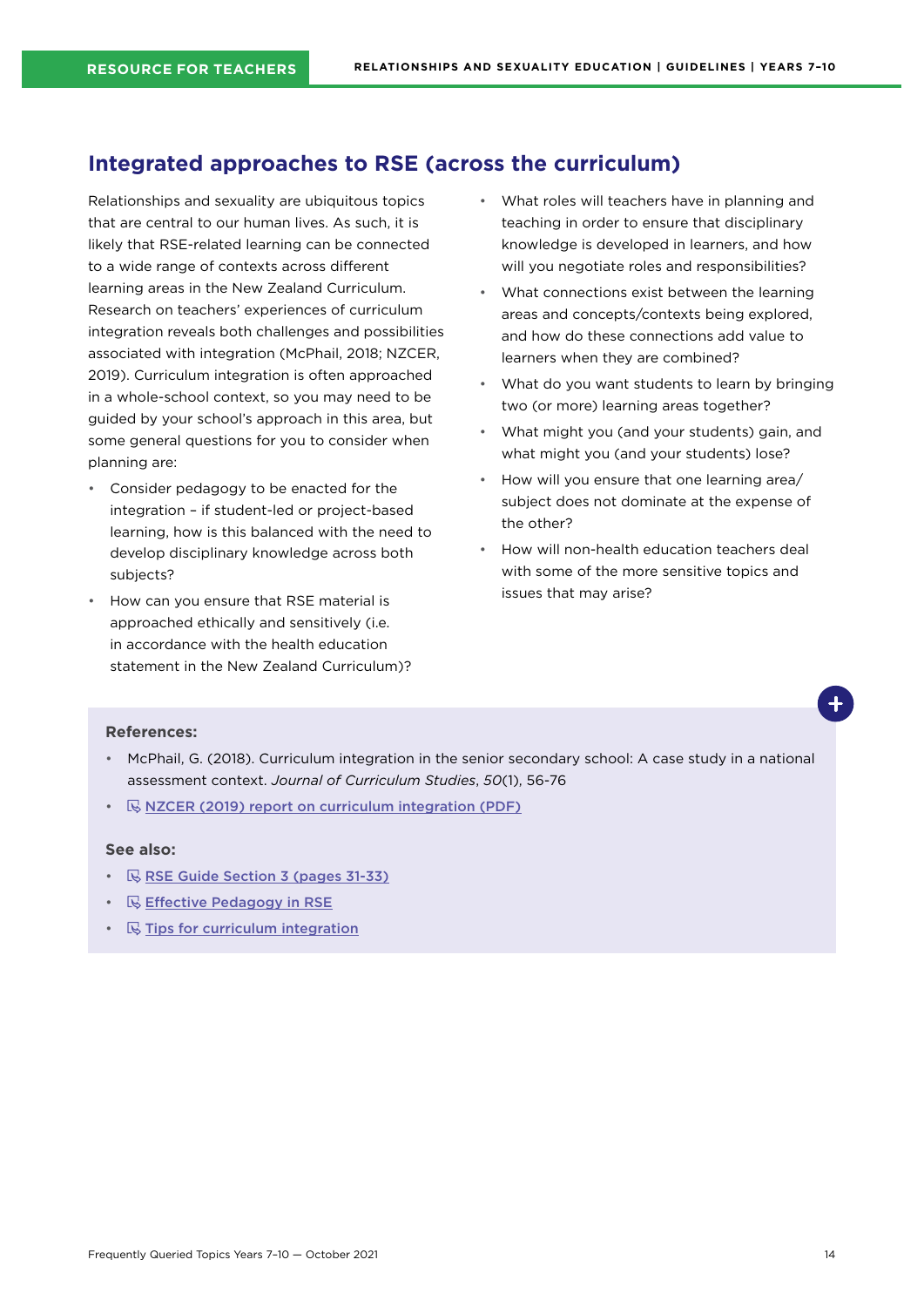## <span id="page-14-0"></span>**Students with additional learning needs**

Students with additional learning needs are at particular risk of being excluded from RSE. Talk with their support team about how to support these students, and if they have an individual education plan, make sure it includes provision for RSE. Learners and their whānau should be consulted about RSE programmes and about issues of access, safety and inclusion in the school. Teaching and learning resources may need to be adjusted so learning is accessible and inclusive, such as by using language/terminology and ideas that can be understood. For example, what feels right and what feels wrong, being kind to others, and others being kind to us. See the  $\mathbb R$  [Ministry's Inclusive Education Guide](https://inclusive.tki.org.nz/guides/) for practical strategies, suggestions and resources to support learners with a range of additional needs.

Often we see mainstream programmes getting adapted for learning needs. However, if teachers consider diverse learning needs right from the start in their lesson planning, sessions can work for everyone inclusively.

Thinking about **pedagogy**, consider the following points:

- Use experiential learning methodologies (i.e. role-plays, practise specific skills repeatedly, create and act out social stories).
	- ° Consider the language and concepts used and break down abstract concepts to concrete examples (scenario-based).
	- ° Consider the appropriateness of videos relating to subtitles, simple language and speed (particularly for deaf and hearing impaired).
- Use additional cues, such as visuals and gestures (i.e. draw stories, use posters with visual cues — e.g. the Kidpower Safety Skill Signal posters and gestures, see link below).
- Many are survivors practice skills using nonintrusive everyday scenarios. For example, an argument over a piece of playground equipment, or a request to help a parent out at home.
- Make learning safety skills (such as effective communication, saying "no") a successful experience so that the student feels able and entitled.
- Use repetition  $-$  hang up visuals of the skills you practised and refer to them. Support application of the skills in everyday life. By reinforcing a 'concept' or 'skill' in a variety of ways, learning is more likely to be integrated and applied.
- Use simple language.
- Use consistent language and rules.
- Prioritise and practise a limited number of skills at a time.
- Consult with their support team and whānau around learning capacities and appropriate language and concepts.

Thinking about **content**, consider the following points:

- Learn and apply the ground rules for healthy relationships and interactions — establish clear and simple ground rules (i.e. that every interaction needs to be safe, allowed, consensual and not a secret — as per the four Kidpower Consent Rules, see link below).
- Practise how to interrupt when something is physically or emotionally unsafe. For example, set up practices to say, "Excuse me, I need help. It's about my safety".
- Practise how to accept a refusal gracefully invent practices, such where student A asks student B for something, and B says "no". A then responds with "OK".
- Specific to content relating to consent. communication and body language, consider the appropriateness of language around 'verbal cues' and 'non-verbal cues' for those who are non-verbal.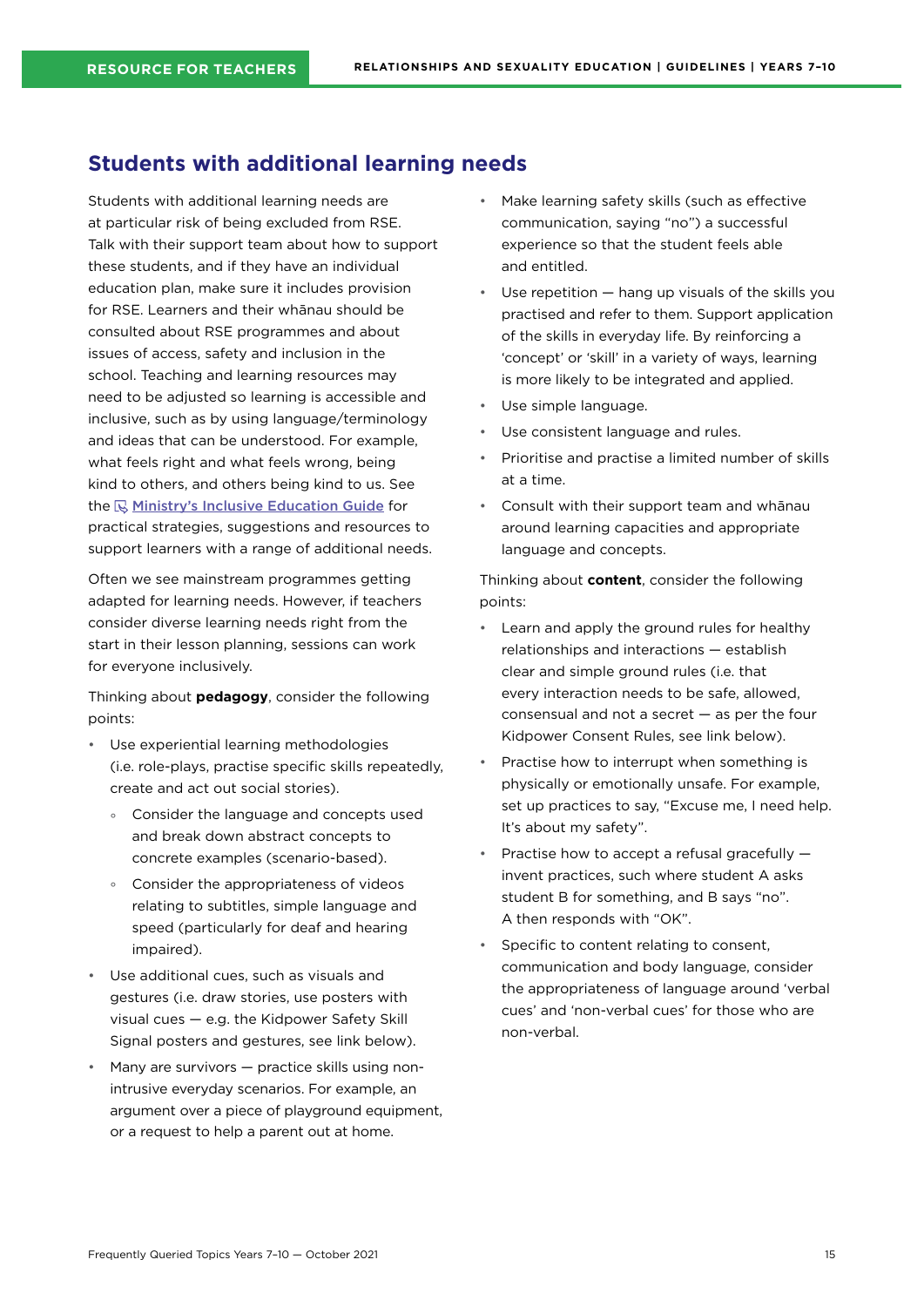#### <span id="page-15-0"></span>**See also**

- $\mathbb R$  [RSE Guide Section 3 \(page 37\)](https://hpe.tki.org.nz/guidelines-and-policies/relationships-and-sexuality-education/)
- $\quad \quad \mathbb{R}$  The Curriculum in Action: Sexuality Education for levels 1-4
- $\mathbb R$  [The Ministry of Education's Inclusive Education Guides](https://www.inclusive.tki.org.nz/)
- R [The Kidpower Safety Through Skills Before Knowledge](https://www.kidpower.org/library/article/safety-through-skills-before-knowledge)
- **R** [The Kidpower and Fullpower Consent Rules](https://www.kidpower.org/library/consent-posters/)
- **R** [The Kidpower Safety Skills](https://empowermenttrust.nz/resources/kidpower-safety-signals/)

## **Effective teaching in RSE**

Effective and successful RSE occurs when enough time is dedicated to RSE and when teachers are confident and knowledgeable enough to deliver programmes that are meaningful, student-centred, and up-to-date. This is the 'curriculum, teaching and learning' aspect of a whole-school approach to RSE, and therefore needs to be supported by school culture and community connections. It is important to be responsive to the needs of your ākonga in terms of learning needs for RSE — ākonga voice can feed into your planning to ensure that both what is taught in RSE and how it is taught meets your learners' needs.

Teachers need to be comfortable talking about a wide range of topics relating to RSE, and programmes need to be sensitively developed and taught. RSE can be integrated across learning areas, and not solely connected to the Health and Physical Education learning area. See Section 3 of the RSE guide for ideas for teaching RSE across the curriculum, and our resource on pedagogical content knowledge for ideas around effective pedagogies in RSE. Teaching practice in RSE as part of health education should also align with the principles of effective pedagogy in The *New Zealand Curriculum* and the standards for the teaching profession.

- **[Effective Pedagogy in RSE](https://hpe.tki.org.nz/planning-and-teaching-resources/resource-collections/relationships-and-sexuality-education-guidelines-resource-collection/)**
- $\mathbb R$  [Videos: Gilberthorpe Primary and Beckenham Te Kura o Pūroto](https://hpe.tki.org.nz/planning-and-teaching-resources/resource-collections/relationships-and-sexuality-education-guidelines-resource-collection/school-case-studies/)
- $\mathbb R$  RSE Guide Section 2 (pages 16-17)
- $\quad \overline{\mathbb{Q}}$  The Curriculum in Action: Sexuality Education for levels 1-4
- $\Box$  [Mental Health Education and Hauora: Teaching interpersonal skills, resilience and wellbeing](https://healtheducation.org.nz/resources/mental-health-education/)
- $\mathbb{R}$  [Making Connections with Pacific Ideas in Health Education](https://healtheducation.org.nz/resources)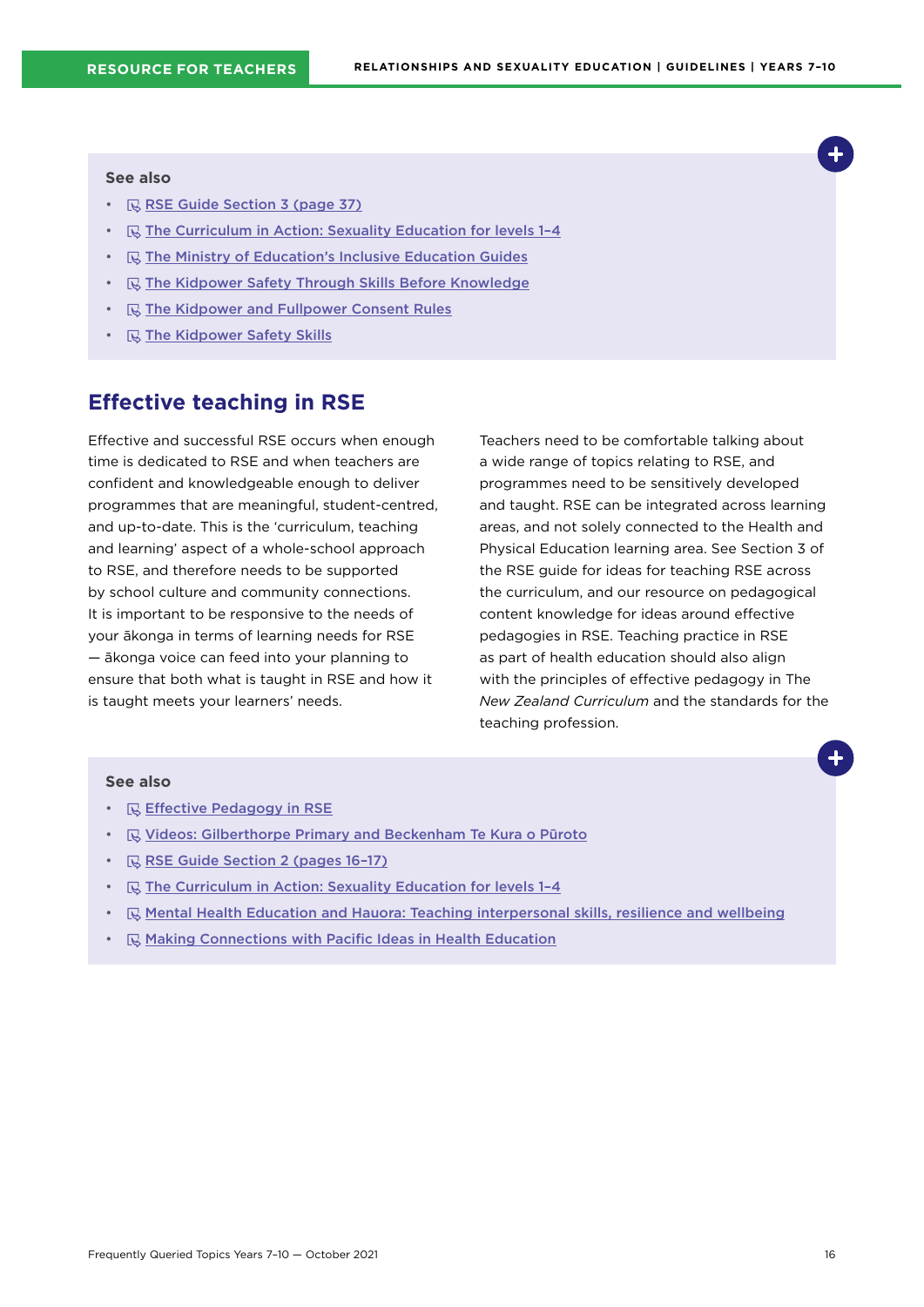## <span id="page-16-0"></span>**The need for education around gender identity and diversity**

In RSE, this is about our teaching reflecting the *New Zealand Curriculum* (and Health and Physical Education (HPE) as a learning area within) as well as needing to be aware of who is in our class, and their needs.

In terms of any gender diverse students in your class (note that they may or may not be 'out' as trans or non-binary, and many young people will still be working out who they are) the literature on inclusive and culturally responsive practice asserts the importance of designing and teaching RSE programmes within which learners can see themselves and their realities. Policy such as  $\mathbb R$  [NELP objective 1 priority 1](https://www.education.govt.nz/assets/Documents/NELP-TES-documents/FULL-NELP-2020.pdf), the Human Rights Act, and Our Code, Our Standards, reinforce the need for all learners to be emotionally and physically safe at school. In terms of the curriculum, the front-end principle of inclusion sums this all up well: "The curriculum is non-sexist, non-racist, and non-discriminatory. It ensures that students' identities, languages, abilities, and talents are recognised and affirmed and that their learning needs are addressed". (Ministry of Education, 2007, p. 9)

In terms of the learning outcomes of RSE and health education, the underlying concepts of HPE, as well as strands C (Relationships with Other People) and D (Healthy Communities and Environments) are particularly relevant. The sorts of learning outcomes that are situated within these aspects are personal and interpersonal skills, and attitudes and values that help prepare young people for relating to people from diverse backgrounds, and to see themselves as agents of change for social justice in their lives and communities. In a well-planned RSE and health education programme, young people will have the opportunity to learn about diversity amongst people (gender diversity being one example thereof), learn to think critically by challenging assumptions and exploring power imbalances, understand how we are all different, and value difference.

Learning in this area of RSE is not about drawing attention to, or 'outing', any students in the class. Care needs to be taken to avoid putting students on the spot to answer questions about 'what is it like' or to see them as the expert in this area. Alternatives here include guest presentations from organisations such as InsideOUT, or using video resources featuring diverse people's lived experiences.

Note also that learning about gender identity includes gender norms. For example, the way in which people of different gender identities are portrayed in popular culture, the media, advertising, and in our communities.

#### **Reference**

Ministry of Education (2007). *The New Zealand Curriculum.* Wellington: Learning Media

- **E** [Videos: Beckenham Te Kura o Pūroto, Christchurch](https://hpe.tki.org.nz/planning-and-teaching-resources/resource-collections/relationships-and-sexuality-education-guidelines-resource-collection/school-case-studies/) South Karamata Intermediate School
- $\mathbb R$  [RSE Guide Section 2 \(page 19\) and Section 3 \(page 36\)](https://hpe.tki.org.nz/guidelines-and-policies/relationships-and-sexuality-education/)
- $\mathbb R$  [Ministry of Education Inclusive Education Guides](https://www.inclusive.tki.org.nz/guides/supporting-lgbtiqa-students/)
- **B** [InsideOUT's Resource Making Schools Safer for Transgender, Gender Diverse and Intersex students](http://insideout.org.nz/resources/)
- **E** [School Journal May 2021: Break-up Day Story and Resources](https://instructionalseries.tki.org.nz/Instructional-Series/School-Journal/School-Journal-Level-4-May-2021/Break-up-Day)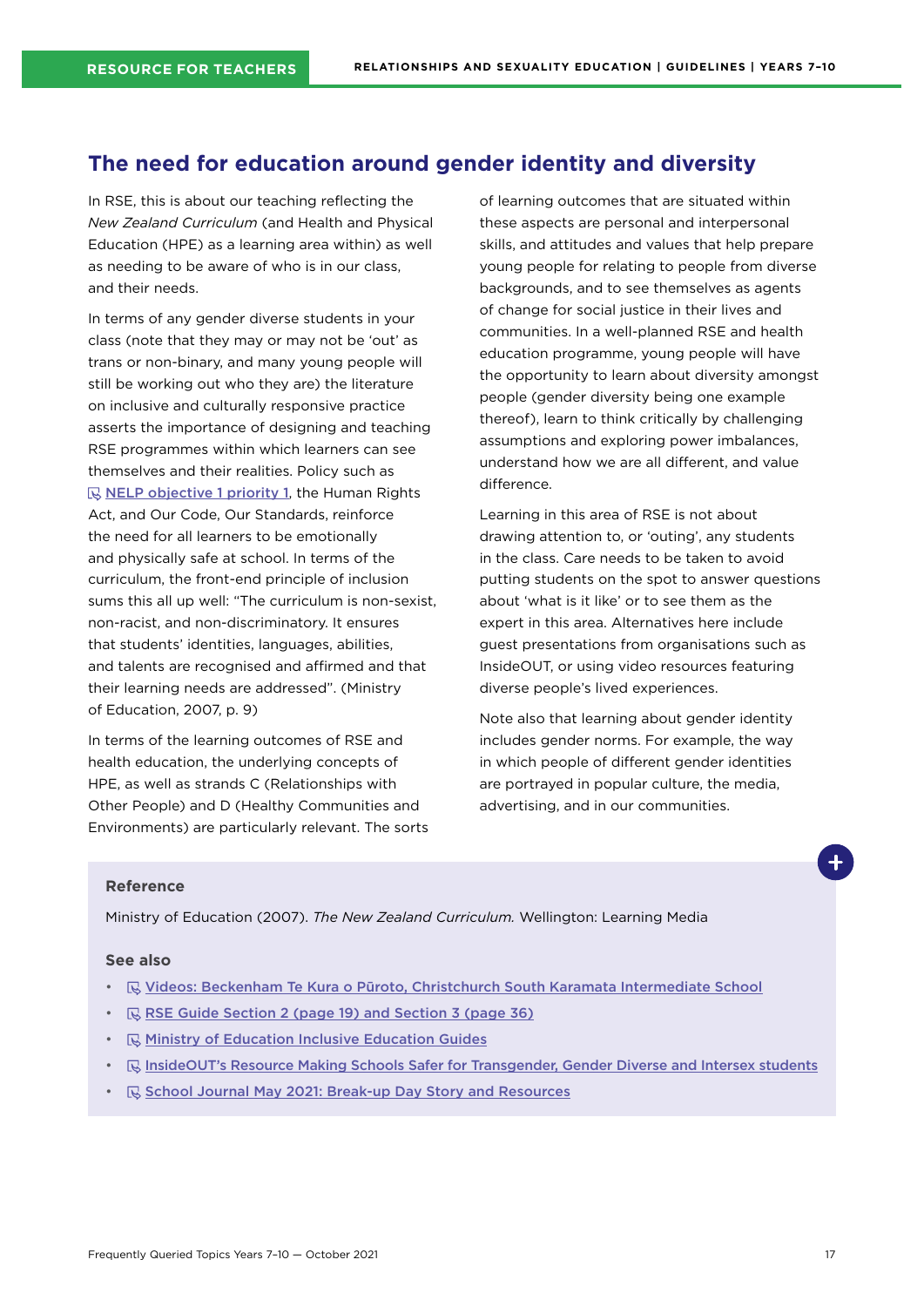## <span id="page-17-0"></span>**Māori, Pacific and other cultural knowledge in RSE**

First, we recommend that you draw upon local community members' knowledge, perhaps as part of your regular health education consultation process. A diversity of knowledges and understandings exist across Māori, Pacific peoples, and people from other cultural groups, so it is difficult to pin down the nature of valued knowledge, and how best to incorporate this into RSE programmes in any given context. Some considerations, however, are:

- How familiar are you with concepts relating to RSE from different cultural perspectives? How can you further develop your understanding?
- To what extent do you draw upon indigenous models of health and wellbeing, such as te whare tapa whā, Fonofale, Kalaka, Tivaevae,

Fonua, Te Vaka Atafaga, and other relevant cultural models — and how could you incorporate these?

• What words, ideas, stories, whakataukī (and so forth) could you draw upon from a range of cultures to enhance your RSE programme?

We also recommend a close read of the RSE guide pages 35–36 in order to deepen your understanding of cultural knowledge relating to RSE for Māori and Pacific ākonga. Integrating these into teaching and learning from the beginning is considered best practice, as is recognising and capitalising upon the knowledge and understanding ākonga bring with them into RSE learning.

#### **See also**

- $\Box$  RSE Guide Section 1 (pages 12-15) and Section 3 (pages 35-36)
- The Ministry of Education's Inclusive Education Guides:  $\overline{\mathbb{Q}}$  [Supporting Pacific Learners](https://www.inclusive.tki.org.nz/guides/supporting-pacific-learners/) and **[Supporting Māori Students](https://www.inclusive.tki.org.nz/guides/supporting-maori-students/)**
- **R** [Te Ara Section on Māori Sexualities](https://teara.govt.nz/en/hokakatanga-maori-sexualities/media)
- $\mathbb Q$  [Takatāpui Resource Hub](https://takatapui.nz/)
- $\mathbb R$  [Te Ira Tangata \(Years 7 and 8\)](https://tewhariki.org.nz)
- **<b>R**, [NZHEA: Making Connections with Pacific Ideas in Health Education](https://healtheducation.org.nz/resources/)

## **Balancing time between sexual health learning and learning about relationships**

The 2020 RSE guide points to the need to put relationships front and centre when exploring sexuality education, hence the move to language of 'relationships and sexuality education'. By approaching this key area of learning in this way, we leave the traditional 'sex education' approach well behind, and thus open opportunities for a wide variety of learning experiences that encompass the ideas set out in the key learning tables of the RSE guide (pages 34–39).

The RSE guide explains that, "it is important to note that sex education and sexuality education are different. The *New Zealand Curriculum* supports a holistic approach to sexuality education as defined by the hauora model, which includes physical, social, mental, emotional, and spiritual aspects. This is much broader than sex education, which relates only to the physical aspects of sexual and reproductive knowledge" (page 10).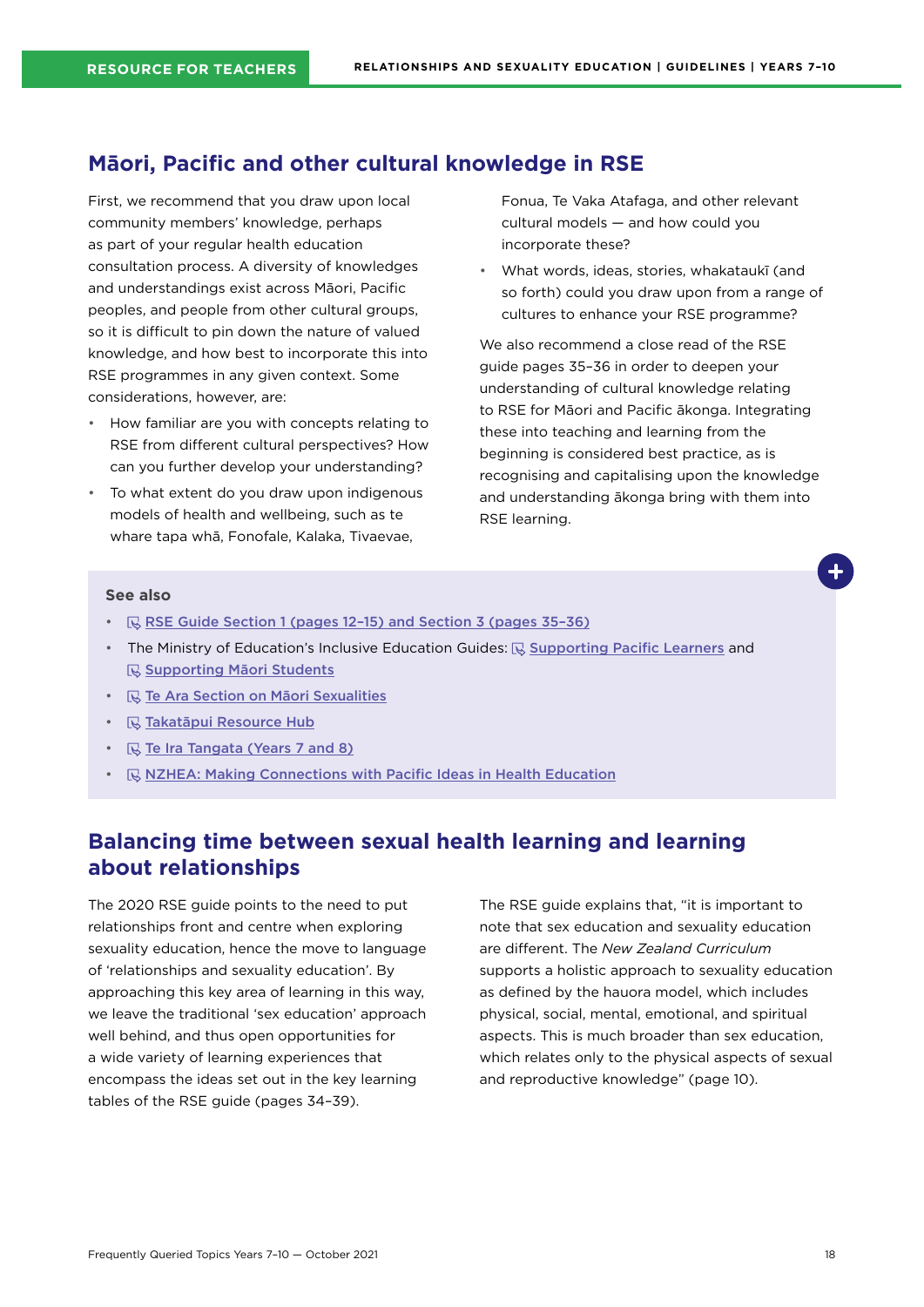<span id="page-18-0"></span>A 2018  $\overline{\mathbb{Q}}$  [survey](https://www.familyplanning.org.nz/media/303990/youth-survey-summary-report_march2019_final.pdf) conducted by Family Planning found that young people wanted a broader approach to RSE. An extract from the report is: "They want more in-depth and wide ranging learning — from the practical aspects of sex, like contraception, pregnancy and sexually transmitted infections (STIs), to learning related to emotions, consent, communication and safety in relationships. And they want a more open and inclusive approach to relationship and sexuality

education which acknowledges diversity of gender, sexuality and experiences". (Family Planning, 2018,  $p. 6$ )  $\mathbb{R}$  [Research](https://www.classificationoffice.govt.nz/assets/PDFs/Growing-Up-With-Porn-v2.pdf) conducted for the Classification Office likewise found that young people see a focus on sex and biological aspects in sexuality education as inadequate — especially when this is framed in heteronormative terms.

In summary, a broad approach to RSE will encompass a range of considerations, of which biological aspects may form only a small part.

#### **References**

- Classification Office (2020). *Growing up with Porn: Insights from young New Zealanders.* Wellington, NZ: Classification Office  $\mathbb Q$  [Growing up with Porn](https://www.classificationoffice.govt.nz/assets/PDFs/Growing-Up-With-Porn-v2.pdf) Report
- Family Planning (2018). *Young people's experiences of sexuality education* Young people's experiences of sexuality [education Report](https://www.familyplanning.org.nz/media/303990/youth-survey-summary-report_march2019_final.pdf)

### **Single-sex or co-educational RSE**

You may see benefits to a separated approach to aspects of your RSE learning programme, and a tension exists here between being inclusive of diverse sexualities and genders, being culturallyresponsive, and the ability for schools to selfgovern and make their own decisions about curriculum delivery. However, the following reasons exist to support a co-educational approach:

- Dividing ākonga by sex or gender causes difficulties for those who are exploring their gender, do not identify as a girl or boy, or have variations in sex characteristics (intersex). Therefore gender diverse and intersex students are better catered for in co-educational settings (students who are gender diverse or intersex may feel uncomfortable, unsafe or uncatered for in split classes). This is also the case for young people who are attracted to the same or both genders.
- Separating learners by gender could send the message that the topics are uncomfortable, stigmatised, or not something to openly discuss with people of a gender different to their own.
- Split classes may result in boys and girls receiving inequitable or gender-biased education.
- It offers opportunities to learn about topics from different perspectives and to develop empathy for the changes and challenges experienced by another gender or sex.
- Co-educational classes create opportunities for learners to practise communicating with each other about sensitive topics (which is an important skill for developing respectful relationships with others — friendships, romantic relationships and intimate relationships).
- Note that sensitivity is needed for Pacific learners when siblings or relatives are in the same class. See page 36 of the RSE guide for more information.

If you do decide, on balance, that separating students by sex or gender is a practice you want to continue, we offer the following advice:

• Do not just teach the 'girls' topics' to the girls and 'boys' topics' to the boys — both need to know all of the information. Also ensure both groups know they are receiving the same information.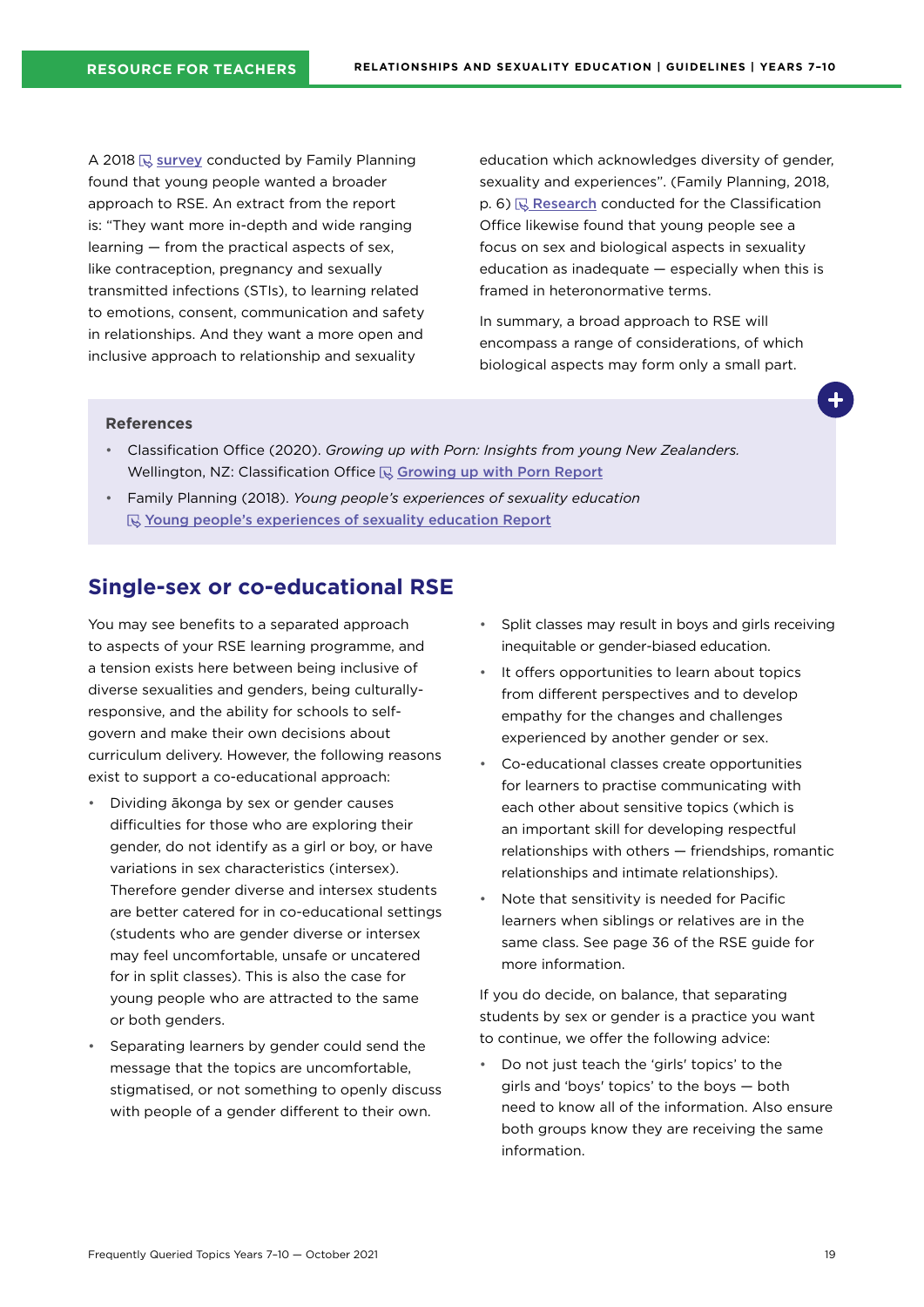- <span id="page-19-0"></span>• Consider how you will cater for gender diverse and intersex students (and be aware that these students may not be visible to you). It may be appropriate to ask students to choose which group they feel more comfortable in, as just assuming this may cause more stress and discrimination for the student. It is important to understand that even if you are providing this choice, gender diverse or intersex students may feel uncatered to by being asked to put themselves into a group that they don't belong to.
- Ensure the language you use about bodies and relationships is gender neutral and reflective of diverse young people's experiences. For instance, referring to body parts by their names rather than 'boys' or girls' parts' or 'male/female'.
- Share questions (and answers) from the question box with both groups so everyone has the same information.
- Keep a clear learning-based reasoning for the decision.

### **Learning about safer sex practices**

There are many reasons why this is important learning for students in year 9 and 10, but, as always, be guided by the learning needs of your class. The reasons include:

- RSE (as part of health education in the Health and Physical Education learning area) is only mandated until the end of year 10. Therefore, young people may not access curriculum learning experiences in RSE past this level, and this is important learning to cover.
- It is important to model the idea that conversations about safer sex practices are important and should be normalised – this removes any potential discomfort and unease in

people's relationships, including the discussion of safer sex practices with future partners and healthcare providers.

Strand A encompasses more of the personal safety aspect of safer sex practices, while Strand C covers relationships and interpersonal skills – e.g. assertiveness, problem-solving, negotiation, power in relationships, consent, etc. Strand D speaks to the societal support systems in place to promote sexual health. Therefore, learning experiences around safer sex practices are considered more broadly than a sole focus on barrier methods, contraceptives and keeping physically safe

## **Introducing learning about pornography**

There is no one-size-fits all answer, so be guided by your learners' needs here.

Research from the Classification Office (2020) states that: "Information need(s) to be available in different places, from different people and in different ways in order to reach young people in a way that works for them... There was no clear agreement about the age or year level this education about porn or sex should begin at school. However, most thought this should begin before puberty, and before most young people see porn. Feedback from young people suggests that the intermediate years (age 11–13) would be the best time to start addressing sexuality education and issues around porn" (Page 45).

In conjunction with the Classification Office, the Ministry of Education has developed an educator resource, "Ka huri i te kōrero — changing the conversation around pornography in RSE". We recommend you access this resource to support your planning for this aspect of RSE.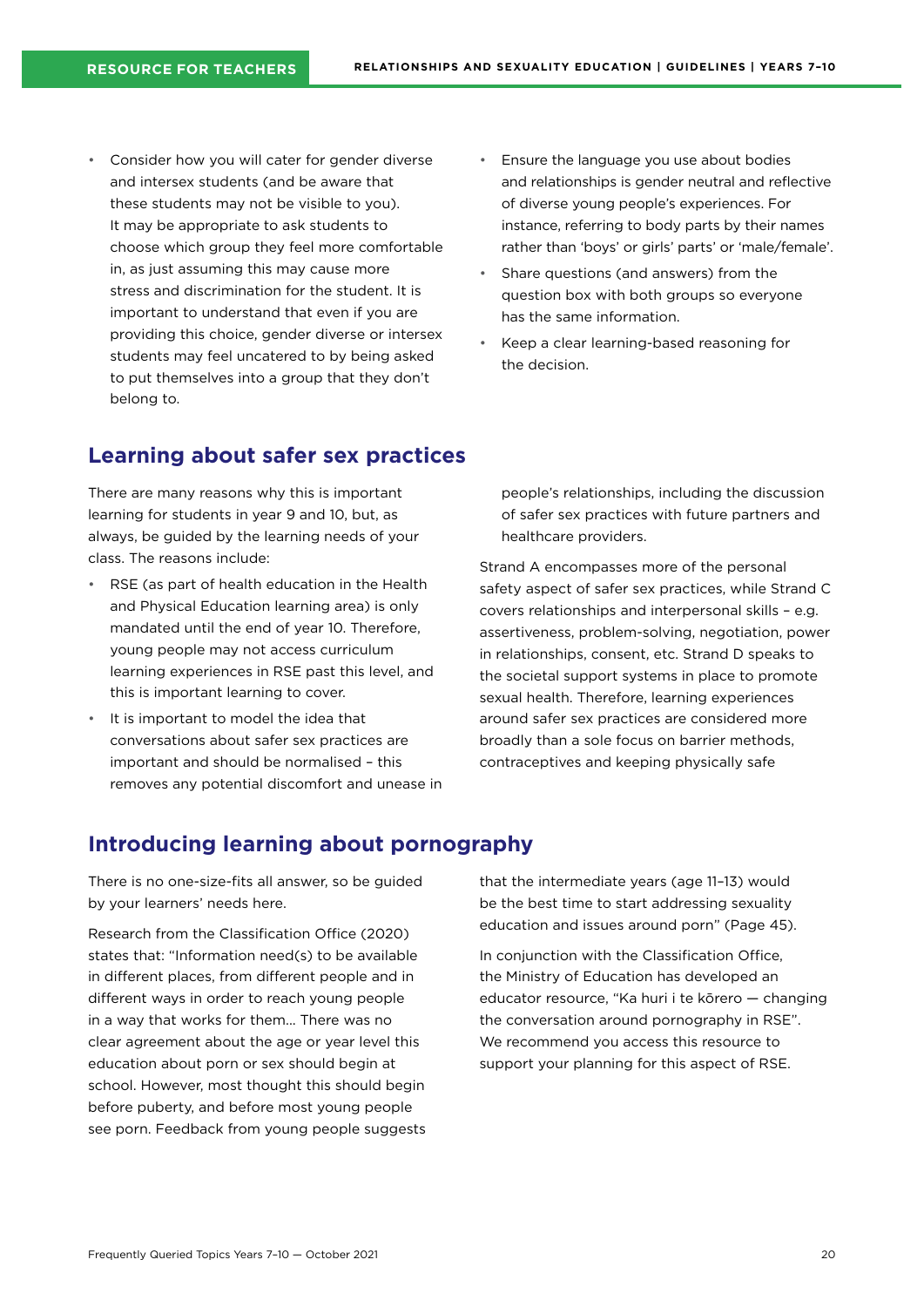#### <span id="page-20-0"></span>**Reference**

• Classification Office (2020). *Growing up with Porn: Insights from young New Zealanders.* Wellington, NZ: Classification Office  $\mathbb Q$  [Growing up with Porn Report](https://www.classificationoffice.govt.nz/assets/PDFs/Growing-Up-With-Porn-v2.pdf)

#### **See also**

- **RISE Guide Section 1 (page 12)**
- $\mathbb Q$  [Classification Office YouTube channel](https://www.youtube.com/channel/UC4FZc4ZmmjN-zwVGqXngaoA) for videos with animations
- **Exal [Classification Office/Ministry of Education Pornography Educator Module](https://hpe.tki.org.nz/professional-learning-support/understanding-the-resources-for-the-relationships-and-sexuality-education-guidelines/)**

## **LGBTQIA+ affirming RSE**

Some suggestions for providing a safe and welcoming inclusive and affirming learning environment are as follows:

- Engage in self-reflection about any assumptions or social norms that may be influencing how you discuss certain topics around relationships and sexuality. For example, when discussing relationships, what type of gendered language (if any) are you using? What messages might this language reinforce?
- Make use of glossaries in the RSE guide or InsideOUT to understand the diversity that exists in Aotearoa New Zealand, and the vocabulary that is commonly used to describe people's identities.
- Consider how visual safety cues in physical learning spaces might make LGBTQIA+ learners feel affirmed in the space.
- Ask for anonymous student feedback from all students about how safe/represented they feel in the RSE programme.
- Use resources from trusted organisations like InsideOUT or RainbowYOUTH.
- Discuss gender and sexuality diversity within Māori and Pacific worldviews.
- Some learners will not be visibile to you as LGBTQIA+, and some may be exploring their gender or sexuality. It's good to be aware of this and to not assume that there are 'no' LGBTQIA+ students in your class — statistically, there are likely to be.
- If your school has a diversity group, engage with them.

- $\mathbb R$  [RSE Guide Section 3 \(page 36\)](https://hpe.tki.org.nz/guidelines-and-policies/relationships-and-sexuality-education/)
- **R** [Video Beckenham Te Kura o Pūroto](https://hpe.tki.org.nz/planning-and-teaching-resources/resource-collections/relationships-and-sexuality-education-guidelines-resource-collection/school-case-studies/)
- **[RainbowYOUTH](https://ry.org.nz/)**
- **R** [InsideOUT](https://www.insideout.org.nz/)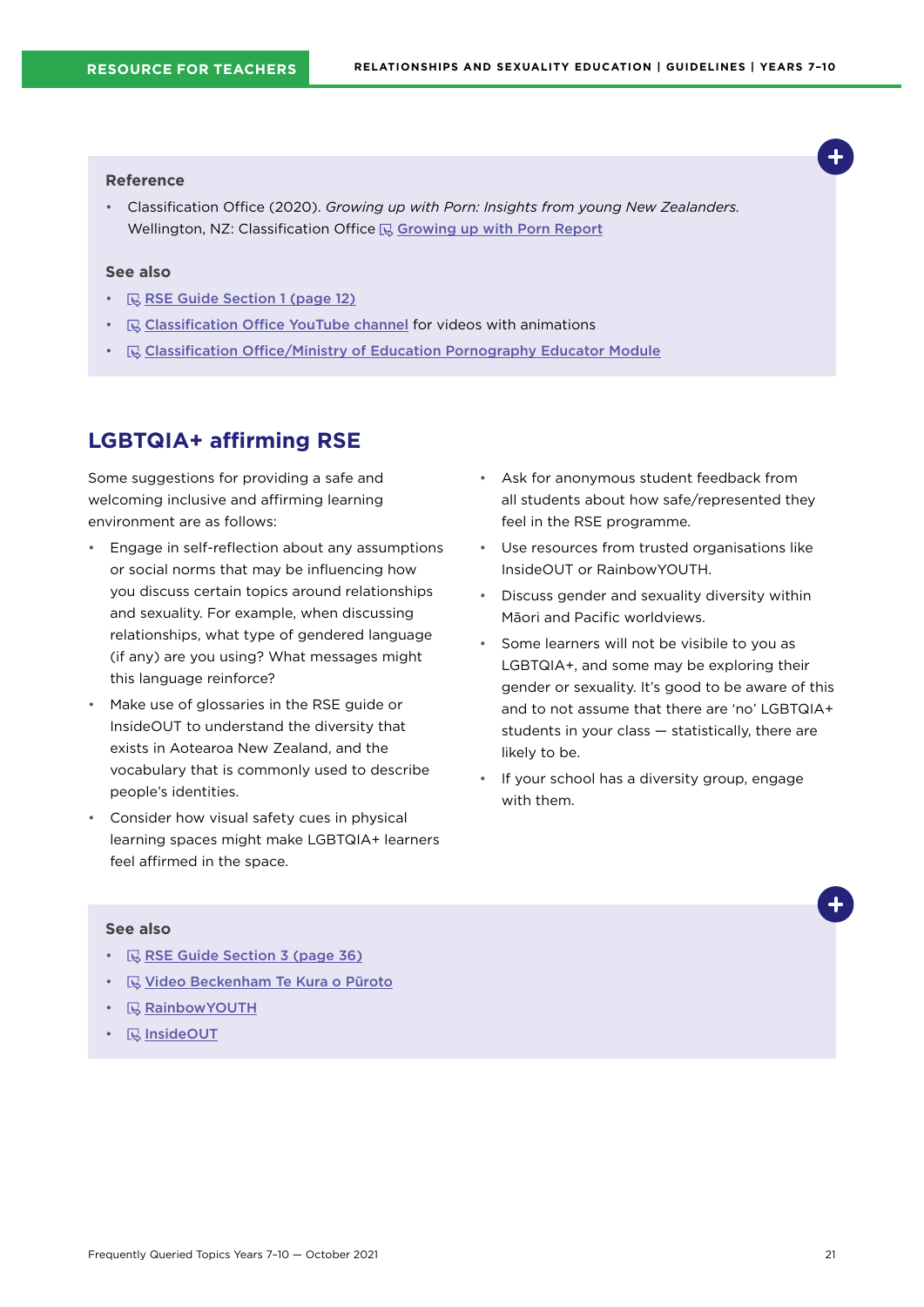## <span id="page-21-0"></span>**Assessing RSE**

We recommend considering an assessment FOR learning approach in RSE, rather than solely a focus on assessment OF learning. This opens up opportunities for gathering evidence of learning across a range of RSE aspects, and removes emphasis on such tools as end-of-unit tests and other discrete assessment tasks. An assessment for learning approach involves gathering, analysing, interpreting and using information in focused and timely ways that provide evidence of learner progress. Specific ways to assess students' learning will be dependent on the content of your RSE programme. For example, gathering evidence through:

• Students' explanations of how to apply interpersonal skills in relationships.

- Application of understanding of wellbeing in a RSE context.
- Investigation of societal messages that influence young people's sexuality.
- Community support systems in place to enhance sexual health and/or sexuality.

See our RSE progressions for ideas on how to better understand progression of learning in RSE and assess student learning. Enhancing the way assessment is used in RSE promotes learning and deeper understanding, raising learners' levels of progress and achievement. Moreover, this helps inform planning for subsequent learning opportunities in RSE and health education.

- **[Relationships and Sexuality Education Learning Progressions](https://hpe.tki.org.nz/planning-and-teaching-resources/resource-collections/relationships-and-sexuality-education-guidelines-resource-collection/)**
- $\mathbb Q$  [Health and Physical Education Learning Progressions](http://hpeprogressions.education.govt.nz/frameworks/healthandpe/index.aspx)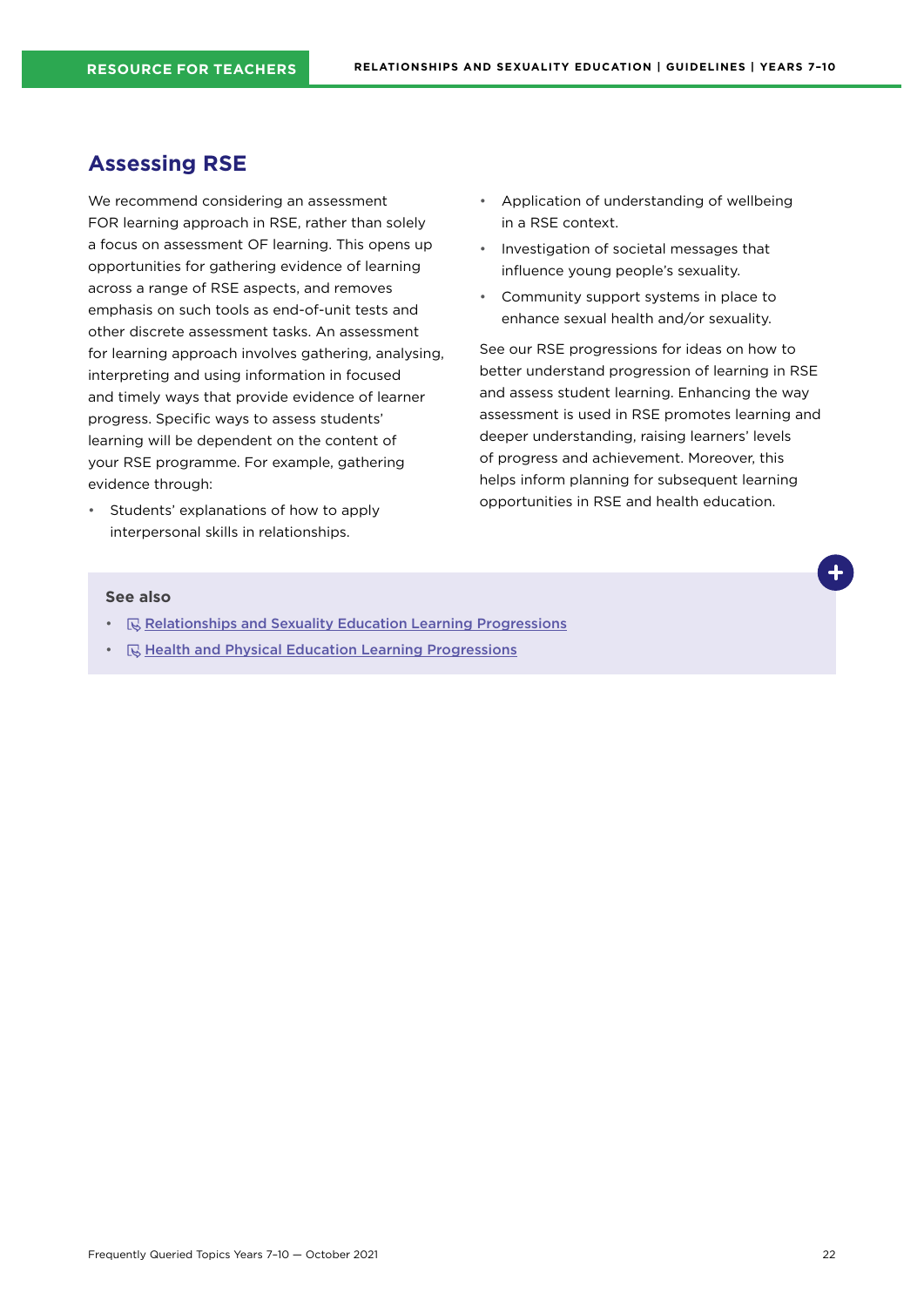## <span id="page-22-0"></span>External providers

## **Using external providers in RSE**

Education policy, research and guidance documents reinforce the central role of the teacher when planning for, and teaching, learning experiences in the *New Zealand Curriculum*. RSE and health education is no exception to this. The RSE guide stresses that teachers are the experts in terms of pedagogies and the learning needs of their ākonga, and they are ultimately responsible for curriculum delivery. This is reinforced by the 'effective pedagogy' section of the *New Zealand Curriculum*, and the standards for the teaching profession.

External providers often have expertise in areas teachers may not, and can be used to support teaching in RSE in partnership with schools and teachers. But it is not considered good practice to hand over the responsibility for RSE or other units of learning in health education to external providers. After all, you know your learners best. Some teachers or leaders might feel worried about teaching RSE, but the more robust your more formal consultation and your on-going communications with whānau, parents and caregivers, the less risk there is in this regard.

If you need to have a conversation with others in your school about hiring external providers, here are some tips:

- Prepare your case using the various policy and supporting documents that exist. In addition to those mentioned above, useful documents could be the  $\mathbb Q$  ERO's promoting wellbeing [through sexuality education](https://ero.govt.nz/our-research/promoting-wellbeing-through-sexuality-education) and  $\mathbb R$  NZHEA's [position statement on external providers](https://healtheducation.org.nz/wp-content/uploads/2018/11/5-nzhea-position-statement-external-providers.pdf).
- Explain why and how you plan to teach RSE and how as a teaching team you can support each other in an on-going and sustainable way.
- Outline how you will access professional learning and development as a further avenue of support. This may include attending courses run off-site, providers coming to the school to provide PLD, working with schools in your kahui ako or your local community, or you running PLD for teachers in your school.
- Ensure that your community consultation has been completed, and use any feedback from members of the school community to strengthen your case — including ākonga.
- Acknowledge the role you do see external providers having in supporting your teaching, and explain how you might work in partnership with a provider(s) and why this is important. Note that working in partnerships with schools should also be the aim of any external provider — it is a red flag if they want to come into your school to run only a 'one-off' session(s).

- $\mathbb R$  [RSE Guide Section 3 \(page 34\)](https://hpe.tki.org.nz/guidelines-and-policies/relationships-and-sexuality-education/)
- **[Video Gilberthorpe Primary](https://hpe.tki.org.nz/planning-and-teaching-resources/resource-collections/relationships-and-sexuality-education-guidelines-resource-collection/school-case-studies/)**